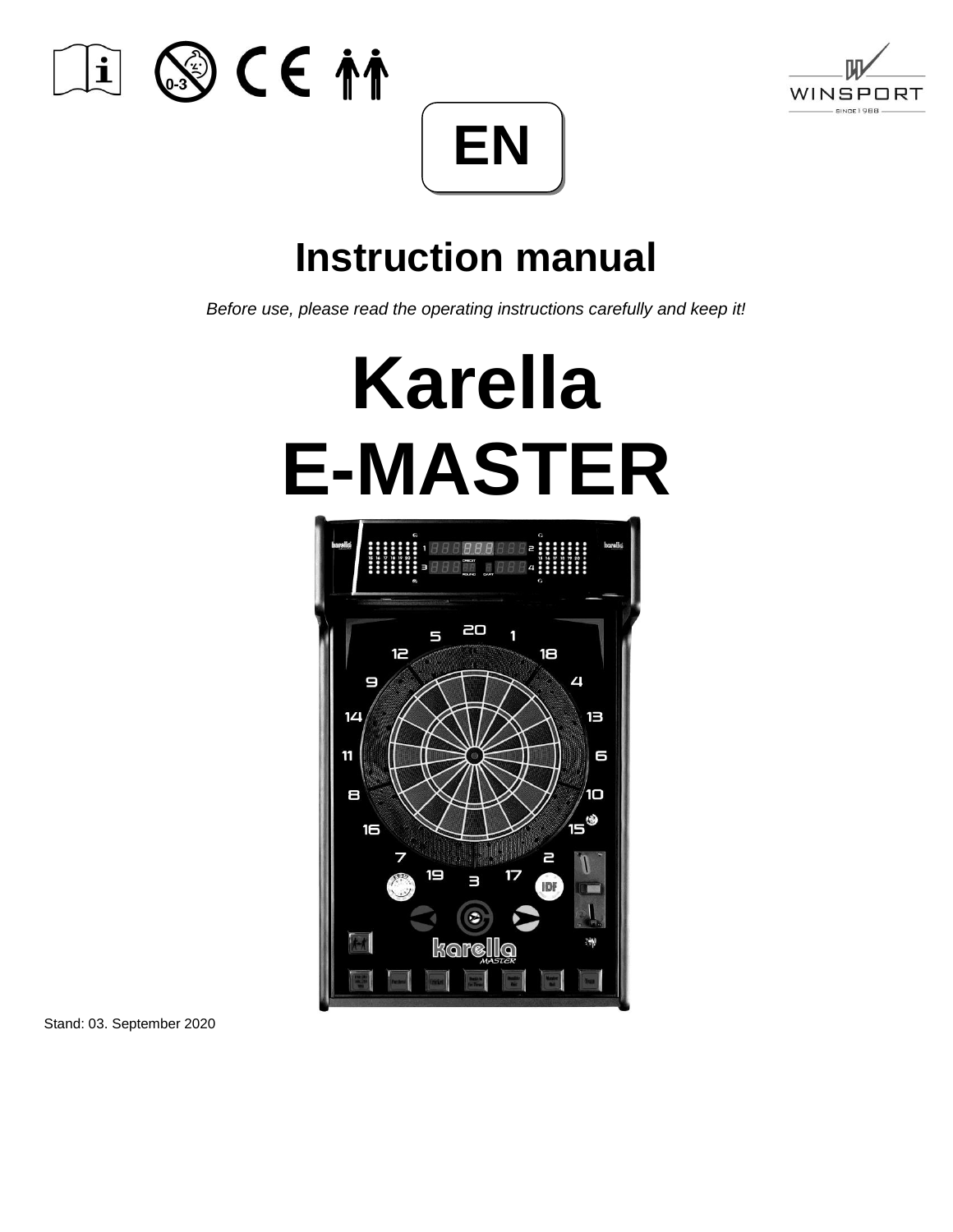

#### **ATTENTION: PLEASE READ CAREFULLY PRIOR TO COMMENCING THE ASSEMBLY AND USE OF THE UNIT.**

It is not a toy! Danger for children – Choking hazard. Small parts.

With not appropriate use for article of every kind all guarantee claims go out!





#### CONGRATULATIONS FOR THE PURCHASE OF YOUR KARELLA DART MACHINE. Before you mount device and use it, please read the following instructions first and keep it. Only so you can use the device safe and with high reliability.

Familiarize yourselves in particular with the safety regulations.



**IMPORTANT:** The assembly may only be done by adults. Use this device exclusively for the supposed purpose.

Technical advice:

- If the power cord is connected to a socket, the unit is automatically powered. To operate the appliance, please switch the main switch of the appliance to 'ON'.
- Mains voltage:  $110 240V_{AC}$  / 50 Hz
- − Max. Power Consumption: 120 WMAX
- − Within the device **there are no voltage potential which could endanger life**, all of the circuits use a voltage potential of 5 Volts or 12 Volts.

#### **Dimension wall unit**

| Height: 97,5cm | Width: 62,0 cm | Depth: 46,5cm | Weight: approx. 45,0 kg |
|----------------|----------------|---------------|-------------------------|
|                |                |               |                         |

#### **Dimensions base-underframe (optional)**

| <b>Height: 210,0 cm</b> | <b>Width: 60,0 cm</b> | Depth: 60,0 cm | Weight: approx. 8,0 kg |
|-------------------------|-----------------------|----------------|------------------------|
|                         |                       |                |                        |

**Please note:** the **top edge** of the device has a height of **218 cm** when installed correctly. Another 3 cm are required for hanging.



**CAUTION: Electric shock due to cable damage –** If you notice any visible damage to your E-Master or power cord, do not use it.

- Do not touch the cable until the plug has been disconnected from the socket.
- Replace damaged cable completely.
- It is forbidden to mend the defective cable with insulating tape. Repairs are only allowed by qualified personnel.
- Always route cables without tripping hazards and always choose extension cables long enough.
- Cable must always be placed splash-proofed.
- Never touch the mains plug and socket with wet hands. Only connect the device to AC power. The specified voltage on the identification plate must match the voltage of the power source.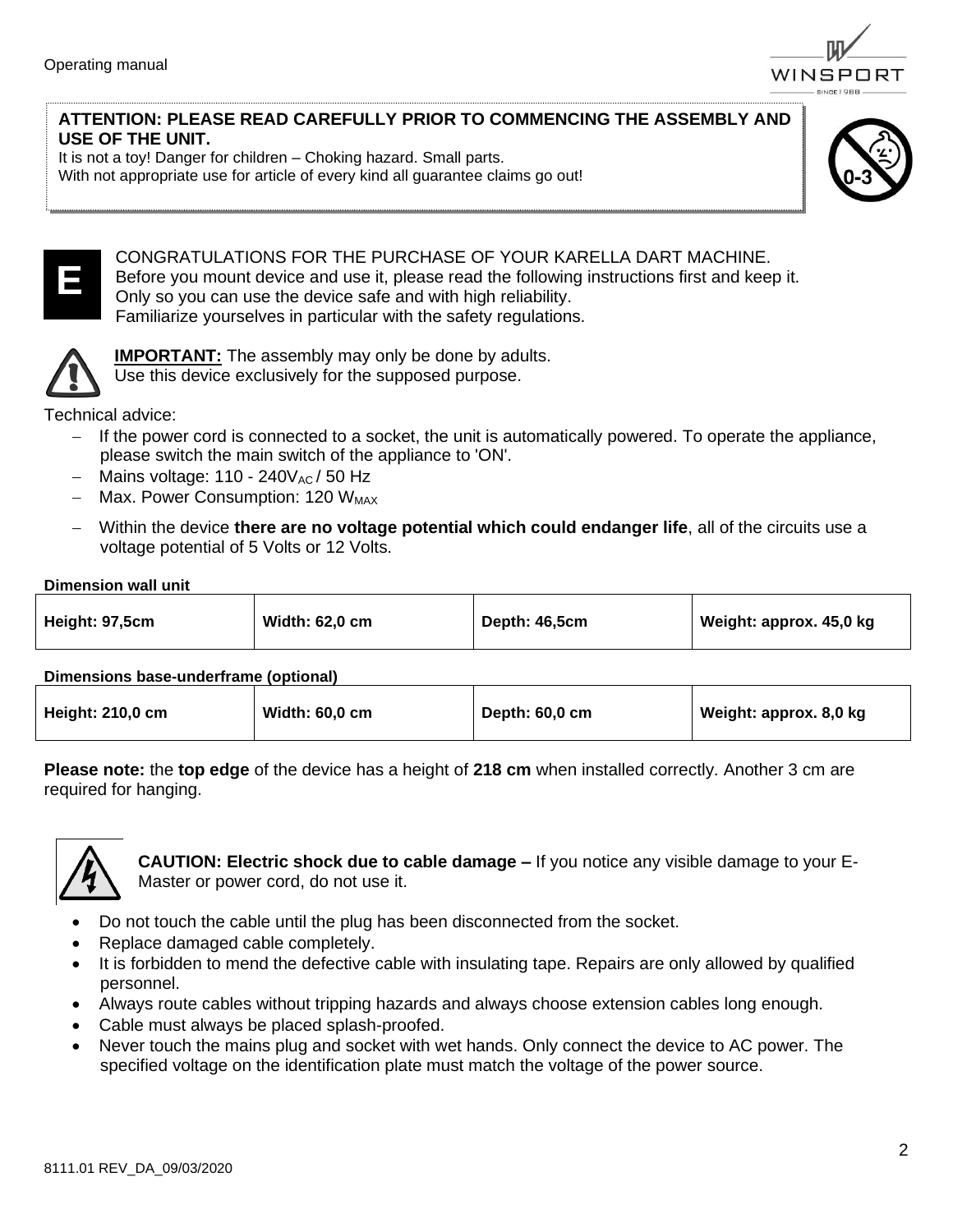



Please observe the following safety instructions to ensure a long life and optimal function of your dartmachine:

- (1) Do not try to open the unit by force. It contains no parts or components to which the user will be able to repair. Consult a specially trained professional if there is a need for a repair.
- (2) Slots and other openings on the top, sides, and bottom of the cabinet supports the ventilation system. To ensure the unit is working properly and does not overheat, these openings must not be blocked or covered.
- (3) No sharp objects should be pushed through slots in the interior of the apparatus, as they could touch live parts. It could cause a short circuit followed by a fire.
- (4) The appliance must not be installed or located close to the heat source.

(5) No liquid may be poured over the apparatus. If this happens anyway, the device must be checked by a specialist.

(6) Never expose the unit to rain or high humidity.

7) If you pass on the dartboard to another person, make sure that this person knows the contents of the set-up and operating instructions.

 (8) Before each use, you should check all parts for their function and should not use this device in the case of faults occurring



**CAUTION:** Always unplug the power cord before cleaning the device.



**CAUTION: Missing or modified safety devices.** Safety devices are for your protection. Never change or bypass safety devices.

#### **ACCESSORIES & SPARE PARTS**

Only use original accessories and original spare parts, they guarantee the safe and trouble-free operation of the device. Information about accessories and spare parts can be obtained from your dealer.

#### **DELIVERY**

During unpacking, check the contents of the device for completeness. If there are no accessories included or transport damages, please inform your dealer.

*Winsport* accepts no liability for damage that should be caused by disregarding these instructions. We reserve the right to technical innovations or deviations in color and design. Please keep the original packaging for possible later returns.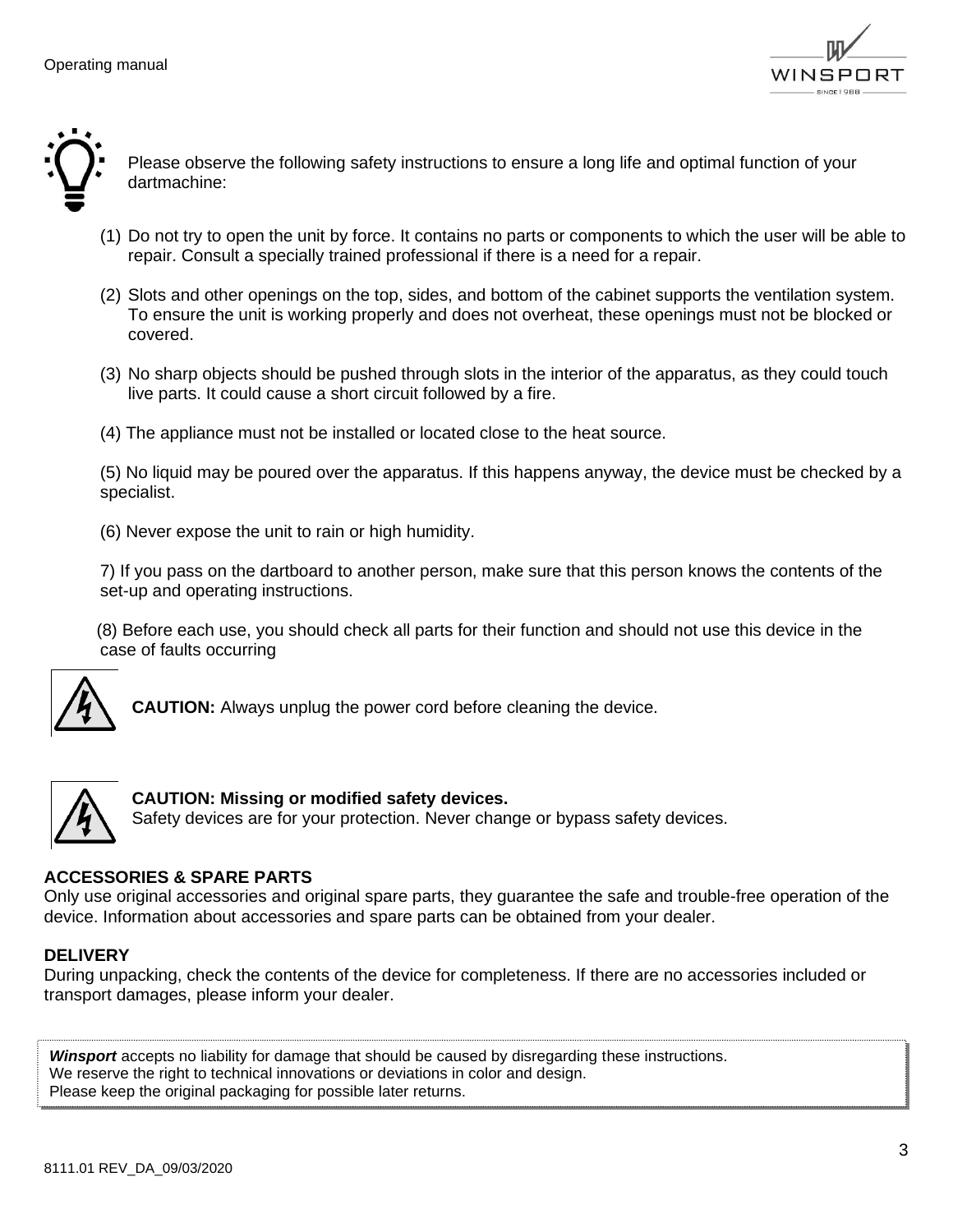

## **Content**

| 1.1.  |  |
|-------|--|
| 1.1.  |  |
| 1.2.  |  |
|       |  |
|       |  |
| 2.1.  |  |
| 2.2.  |  |
| 2.3.  |  |
| 2.4.  |  |
| 2.5.  |  |
| 2.6.  |  |
| 2.7.  |  |
| 2.8.  |  |
| 2.9.  |  |
|       |  |
| 2.11. |  |
|       |  |
|       |  |
|       |  |
|       |  |
|       |  |
|       |  |
|       |  |

Attention: The manual is intellectual property of Winsport e.K. Reproduction of the entire manual or individual passages is only permitted with the written permission of Winsport.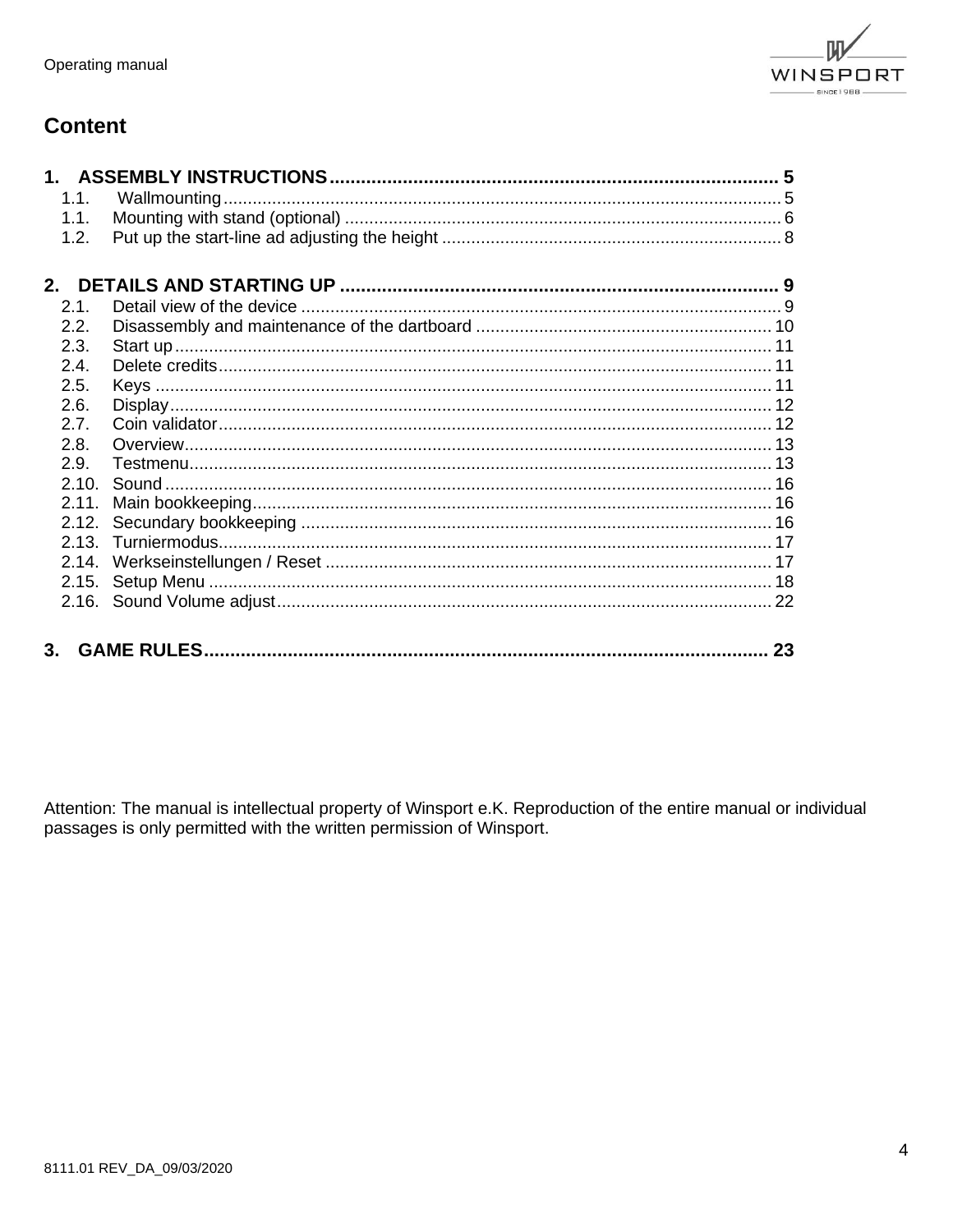

## <span id="page-4-0"></span>**1. Assembly Instructions**

Please read the instructions carefully before you start assembling! Always mount the dartboard with at least two adults! !

<span id="page-4-1"></span>*1.1. Wallmounting*

#### **Step 1**

**Note: 2 people needed to mount the device.**

Open the device and remove the accessory set. Loosen the safety screw and remove the Wall bracket from the back of the device.

#### **Step 2**

Attach the wall bracket with the supplied our dowels  $(Φ 8 mm)$ and screws (6 x 50 mm) on the wall. The position of the drill holes can be found in the sketch beside.



#### **Step 3**



**ATTENTION:** Please carry out this procedure with two people – never allone!

Hang the device in the wall bracket and fix the device with the safety screw on the wall bracket.

#### **Stept 4**

After the device has been properly installed, the device can be connected to the power supply.



**ATTENTION:** The power cable must not cause tripping hazards. Always use appropriate cable extensions, if the distance to the socket should be too big!

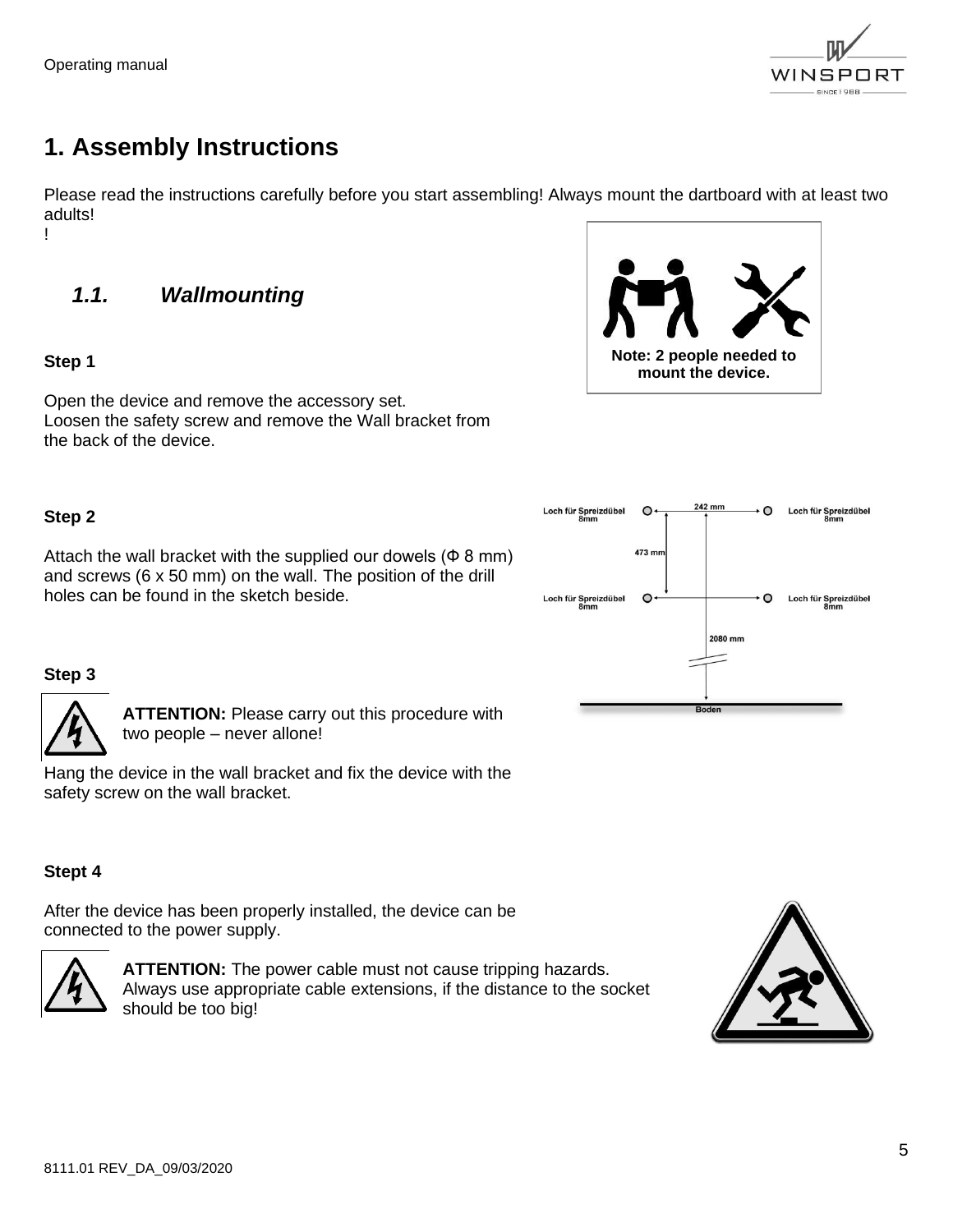

## <span id="page-5-0"></span>*1.1. Mounting with stand (optional)*

**ATTENTION:** For safety reasons, it is absolutely necessary to secure the unit against falling over by attaching it to the floor or wall. If possible, do the setup in pairs.

#### Components list:



#### **Step 1**

Open the device. Loosen the safety screw and remove the Wall bracket from the back of the device.

#### **Step 2**

Take the two lower parts A, B and connect them to the cross-brace D. Use the supplied screws F, the nuts E and the washer H for this.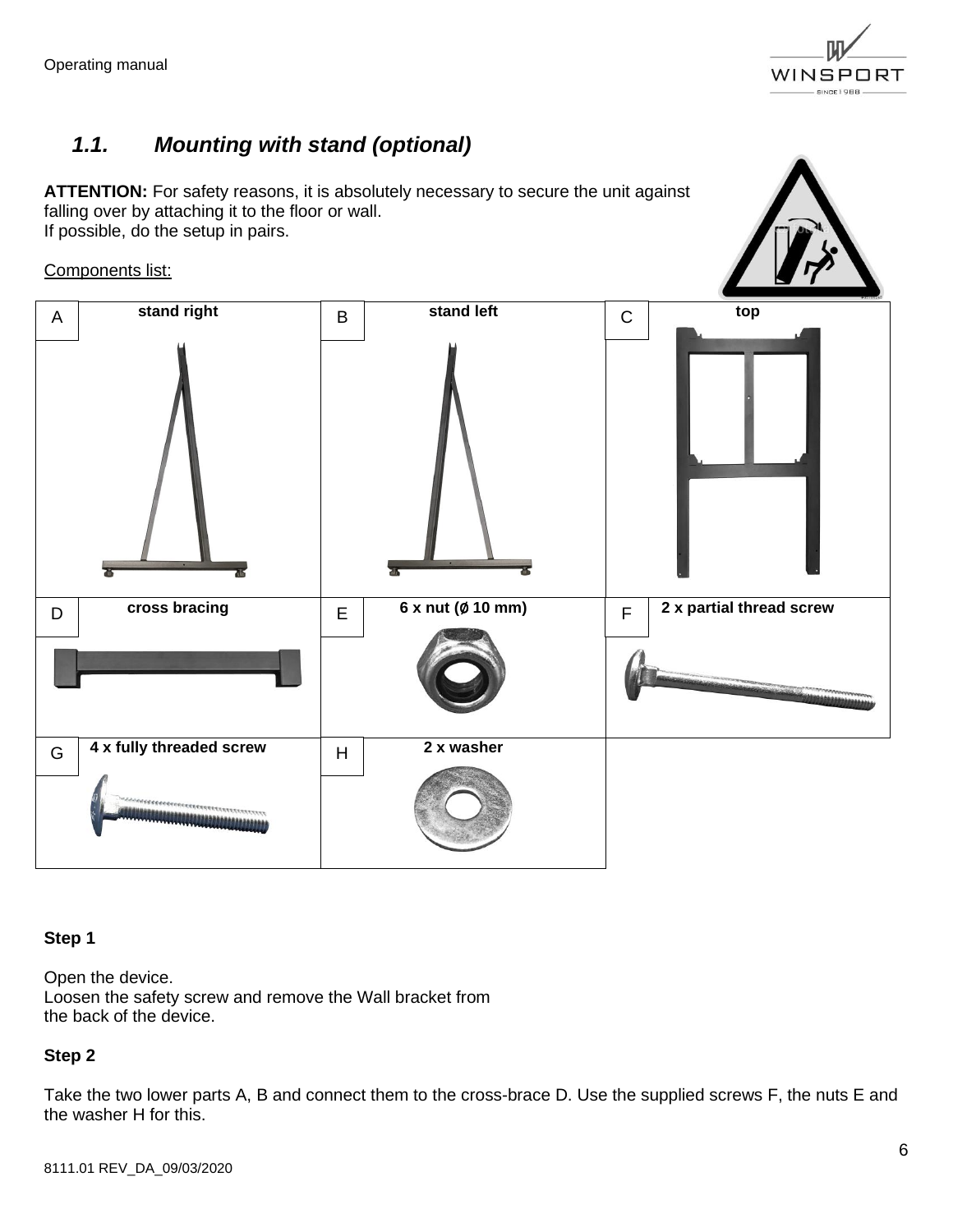

#### **Step 3**

Now insert the upper part C on the two cross-beams and screw them together with the screws G and nuts E provided.



**ATTENTION:** Before you hang up the device to the standfoot,

make sure that the device stands on his final place.

#### **Step 4**



**ATTENTION:** Please carry out this procedure with two people – never allone!

Hang the device in the holder of the stand and secure the device to the pedestal-bracket with the safety screw. To ensure a secure footing, place the device on a firm and level floor, so that the device is in the balance.



#### **Step 5**

After the device has been properly installed, the device can be connected to the power supply.



**ATTENTION:** The power cable must not cause tripping hazards. Always use appropriate cable extensions, if the distance to the socket should be too big!



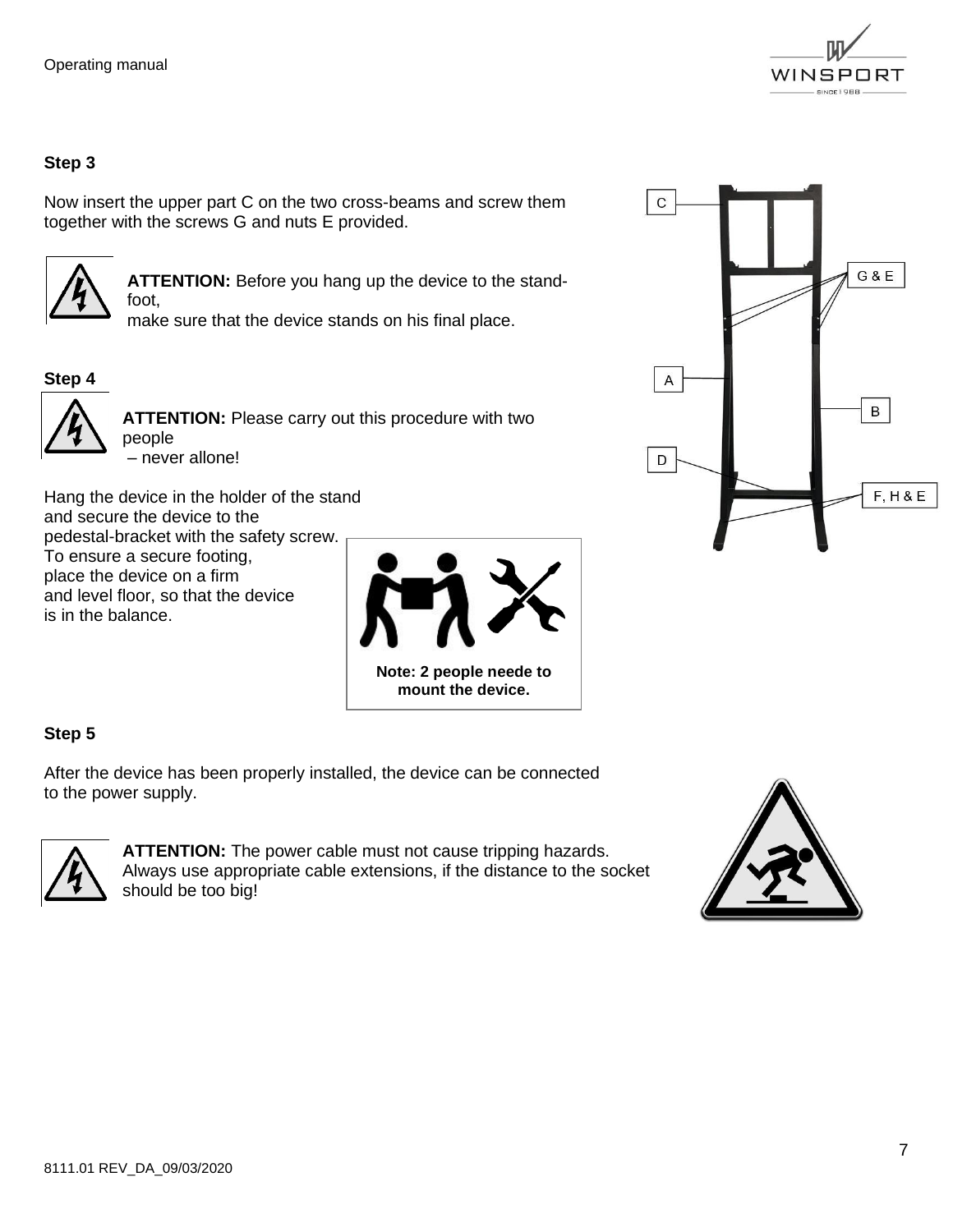

## <span id="page-7-0"></span>*1.2. Put up the start-line ad adjusting the height*



**High of the Bull's Eye**: The distance from the Bull's Eye to the ground should be 1.73m.

**Start-line:** The distance between the throw-off line and Bull's Eye (not the wall!) should be 2.37m on the ground or 2.93m diagonal from the startline.

The distances are additionally marked in the enclosed measure-tape, so that a correct installation is facilitated.



s and the comparator of the comparator of the comparator of the comparator of the comparator of the comparator<br>The comparator of the comparator of the comparator of the comparator of the comparator of the comparator of th 64 165 166 167 168 169 17|0 17|1 17|2 < BULL TO GND DIST. 7 17|8 17|9 18|0 18|1 18  $\frac{1}{22|8|}$   $\frac{23|0|}{23|1|}$   $\frac{23|2|}{23|3|}$   $\frac{23|4|}{23|5|}$   $\frac{23|6|}{23|6|}$   $\frac{23}{23|7}$  <br>**SULL STARTS HERE**  $2$   $\frac{1}{24|3|}$   $\frac{24|4|}{24|5|}$   $\frac{24|5|}{24|6|}$   $\frac{24|7|}{24|7|}$  $\frac{1}{28}$ [5  $\frac{1}{28}$ [6  $\frac{1}{28}$ ]  $\frac{1}{28}$ [8  $\frac{1}{28}$ [9  $\frac{1}{28}$ ]  $\frac{1}{28}$ [29]  $\frac{1}{28}$ [3  $\leftarrow$  BULL-TO-STARTLINE DIST.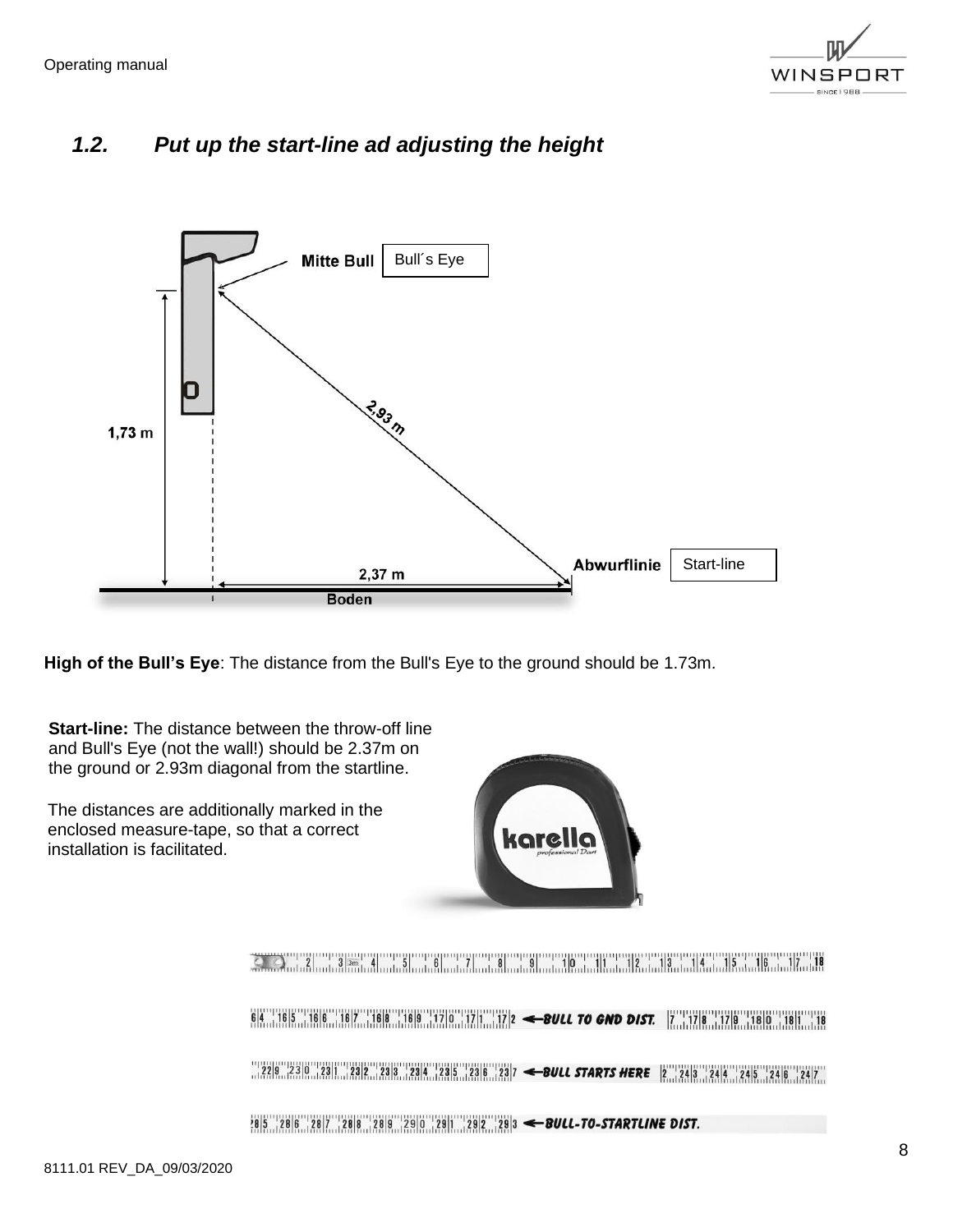

## <span id="page-8-0"></span>**2. Details and Starting up**

## <span id="page-8-1"></span>*2.1. Detail view of the device*

The illustration below shows the inside of the dart machine. The maintenance of the device and the cleaning or replacement of the dartboard are very simple and can be done by yourself.

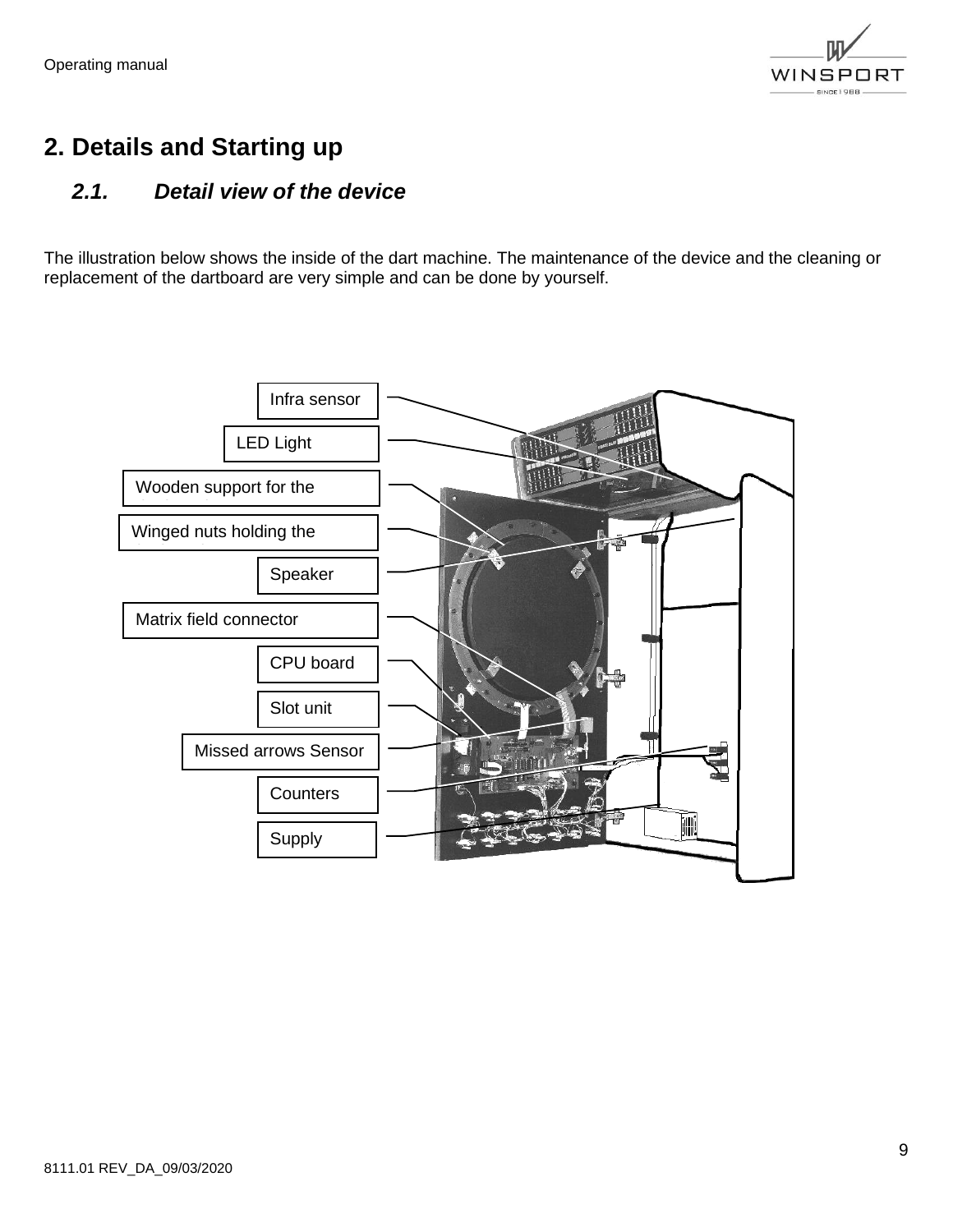

## <span id="page-9-0"></span>*2.2. Disassembly and maintenance of the dartboard*

After a few thousand games broken arrow points could fill in or clog dartboard segments, resulting the arrows not being able to stick on the dartboard. Then it is time to clean the dartboard. The broken tips can be removed with the help of pliers, whereby those who cannot be pulled out with the pliers can push into the interior of the segment. Then the dartboard has to be disassembled to be able to remove the pressed-in tips.





.

**WARNING:** Careless and incautious handling of the dartboard and its parts can cause damage and provoke damage to the dartboard or its parts. To safely disassemble the dartboard follow the exact sequence of the steps below.

Step by step disassembling the dartboard:

- 1. Turn off the device, open upper door and disconnect the sensor field connector on the electronics board (see detail view 2.1.);
- 2. Unwind 4 wing nuts (see detail view 2.1.) and take out the dartboard **to the front** from its base;
- 3. Unwind 4 wing nuts from the rear side of the dartboard and remove the wooden base;
- 4. Carefully unwind the two screws from the sensor field and remove the sensor field and protective rubber;
- 5. Remove the broken tips and assemble the dartboard board to the opposite side;
- 6. After every disassembly and assembly it is important to check the sensor field function (test target, see chapter 5.1.1.).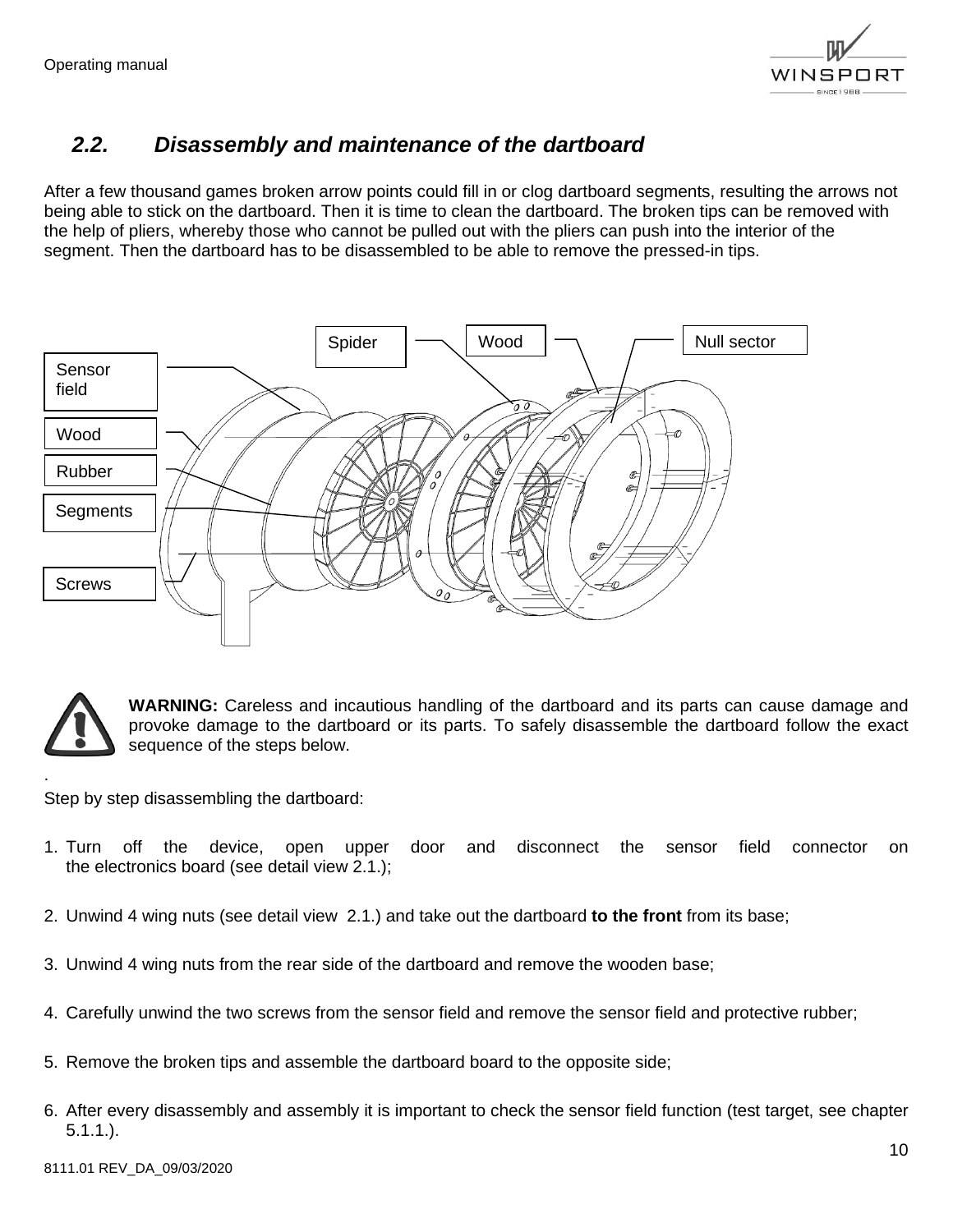

## <span id="page-10-0"></span>*2.3. Start up*

When switched on, a start melody sounds. Before the device jumps into the demo mode, the device checks whether there are clamping buttons. If a jammed key is found, "KEY BLK" will appear in the display and a warning tone will sound

The device has a RAM memory where the last game is saved. Should be e.g. due to a power failure, the device will be switched off during operation (for example, power failure), the last game can be continued after restarting the device. Any existing credits are also saved.

If you throw on the dartboard without a valid credit, an alarm will sound - unless the device is in tournament mode.

## <span id="page-10-1"></span>*2.4. Delete credits*

To clear the credits, open the unit with the key, set DIP microswitch 5 (detailed explanation of the DIP microswitches in Chapter 3) to ON, and press the player change button for a few seconds. Then set the microswitch back to OFF.

## <span id="page-10-2"></span>*2.5. Keys*

For those keys that have multiple functions, pressing the keys changes the game (for example, you have to press the key 3 times for game 501). In addition, the name of the game appears on the display. After selecting a game, the option keys flash. These can be selected until the game starts, even if the lights on the keys stop flashing. The selected option of the game will appear on the display.

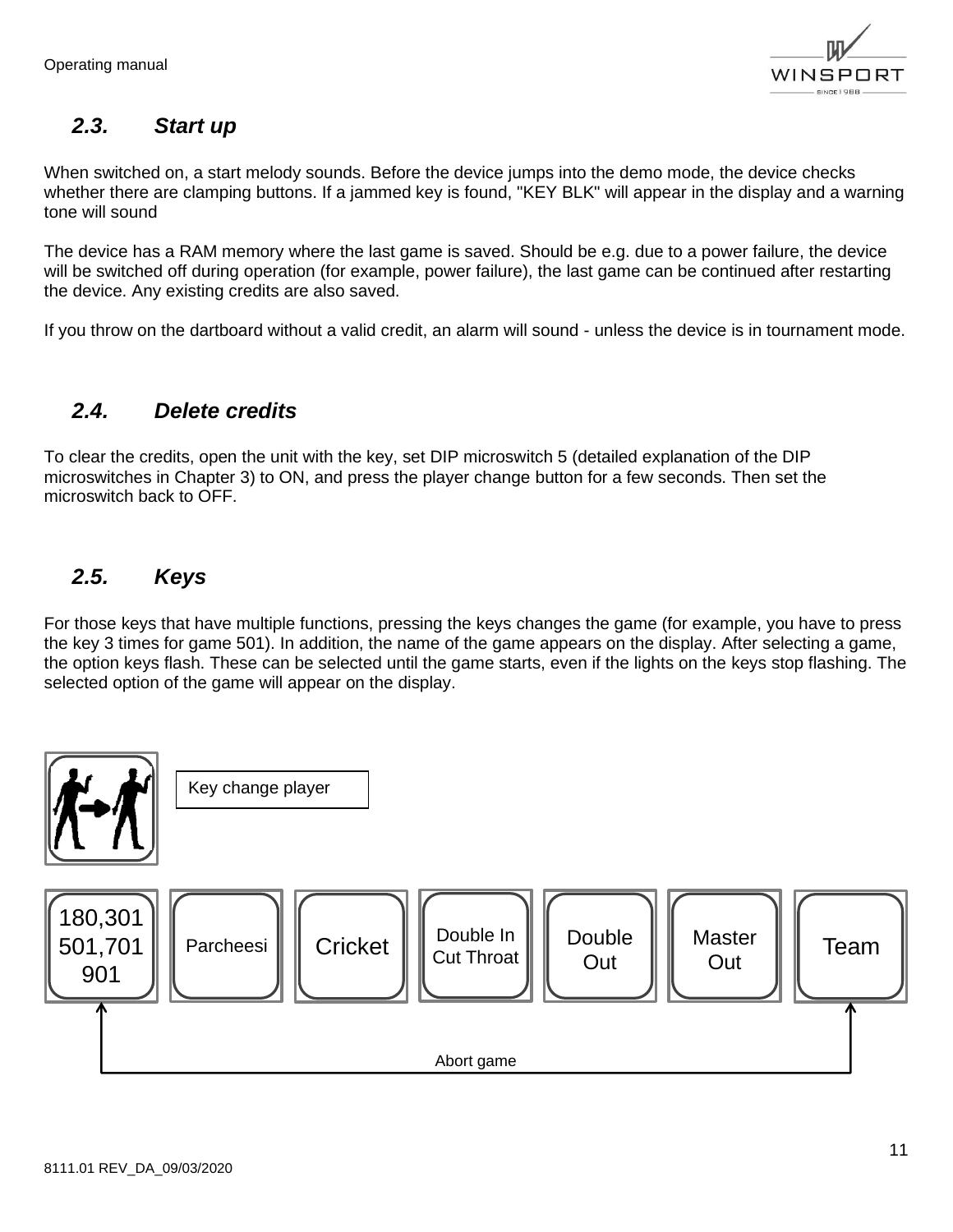

## <span id="page-11-0"></span>*2.6. Display*



## <span id="page-11-1"></span>*2.7. Coin validator*

The Karella E-Master is equipped as standard with a coin validator of the COMESTERO brand. COMESTERO is an electronic coin validator and vendor that can be programmed directly on the device without any additional equipment. The coin validator has 12 channels and can be programmed on 12 types of coins. Ex works the validator accepts the coins  $0,50 \in$ , 1  $\in$  and 2  $\in$ .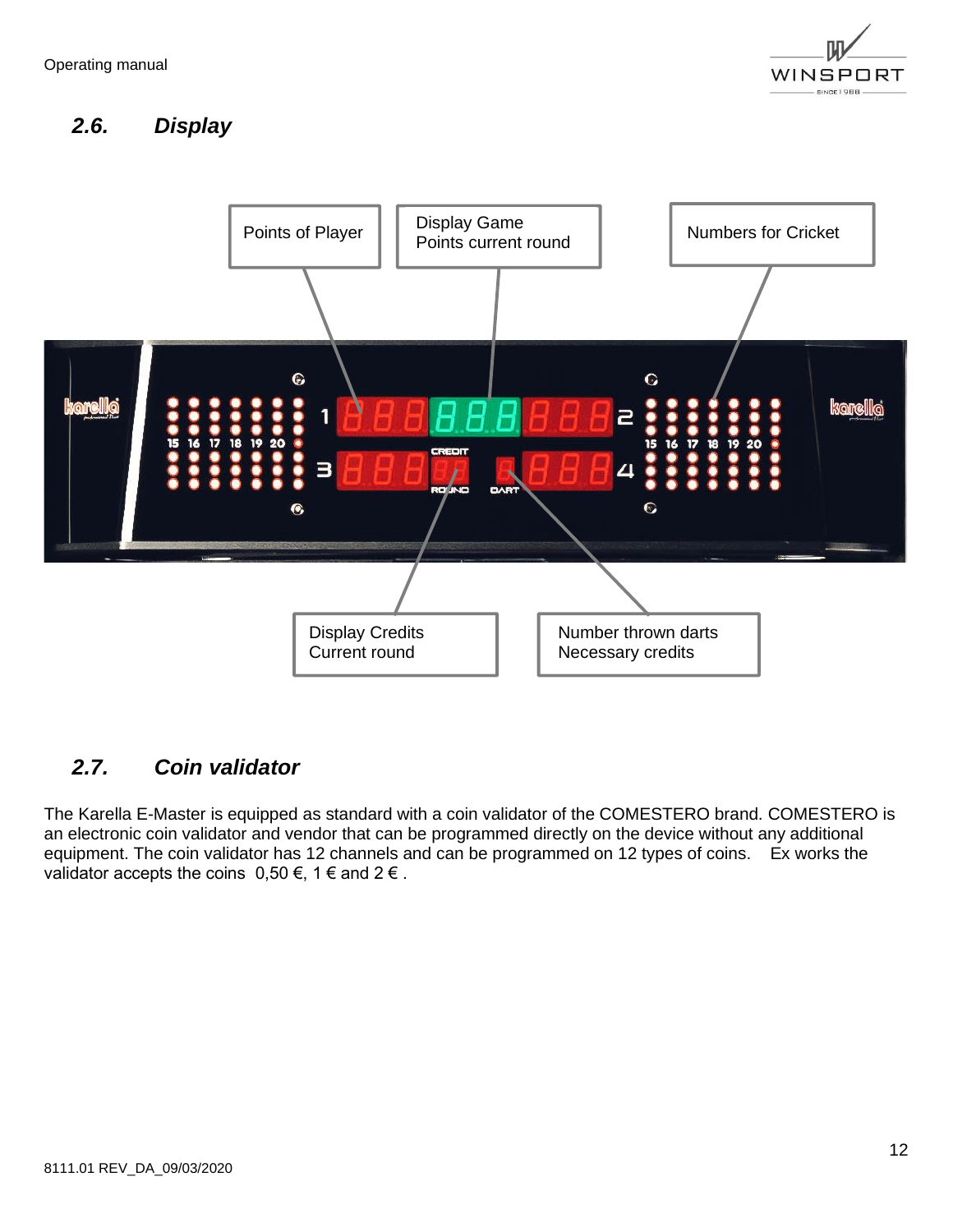

#### <span id="page-12-0"></span>**CHANGE THE SETTINGS OF THE DART-MACHINE (DIP-SWITCH)**

#### *2.8. Overview*

Inside the device is the board of the Dartautomaten. On the board is a so-called DIP switch with a total of 8 microswitches. By switching the individual switches, the following settings can be made on the device.



- 1. Testmenu
- 2. Freeplay Training Mode
- 3. Sound
- 4. Main bookkeeping
- 5. Secondary bookkeeping
- 6. Tournament Mode
- 7. Factory settings / Reset
- 8. Setup Menu

#### <span id="page-12-1"></span>*2.9. Testmenu*

The functions of the device can be checked in the test menu. If the test menu is called (microswitch No.1 ON), **"tst tgt"** appears on the display and the 301, Cricket and Team buttons start flashing. Use buttons 301 and Cricket to change the submenu. The Team button is used to open and close the desired submenu.

The following submenus are available and are explained in more detail below:

- a) Test dartboard
- b) Test LED
- c) Test button
- d) Test infra
- e) Test tup
- f) Test credit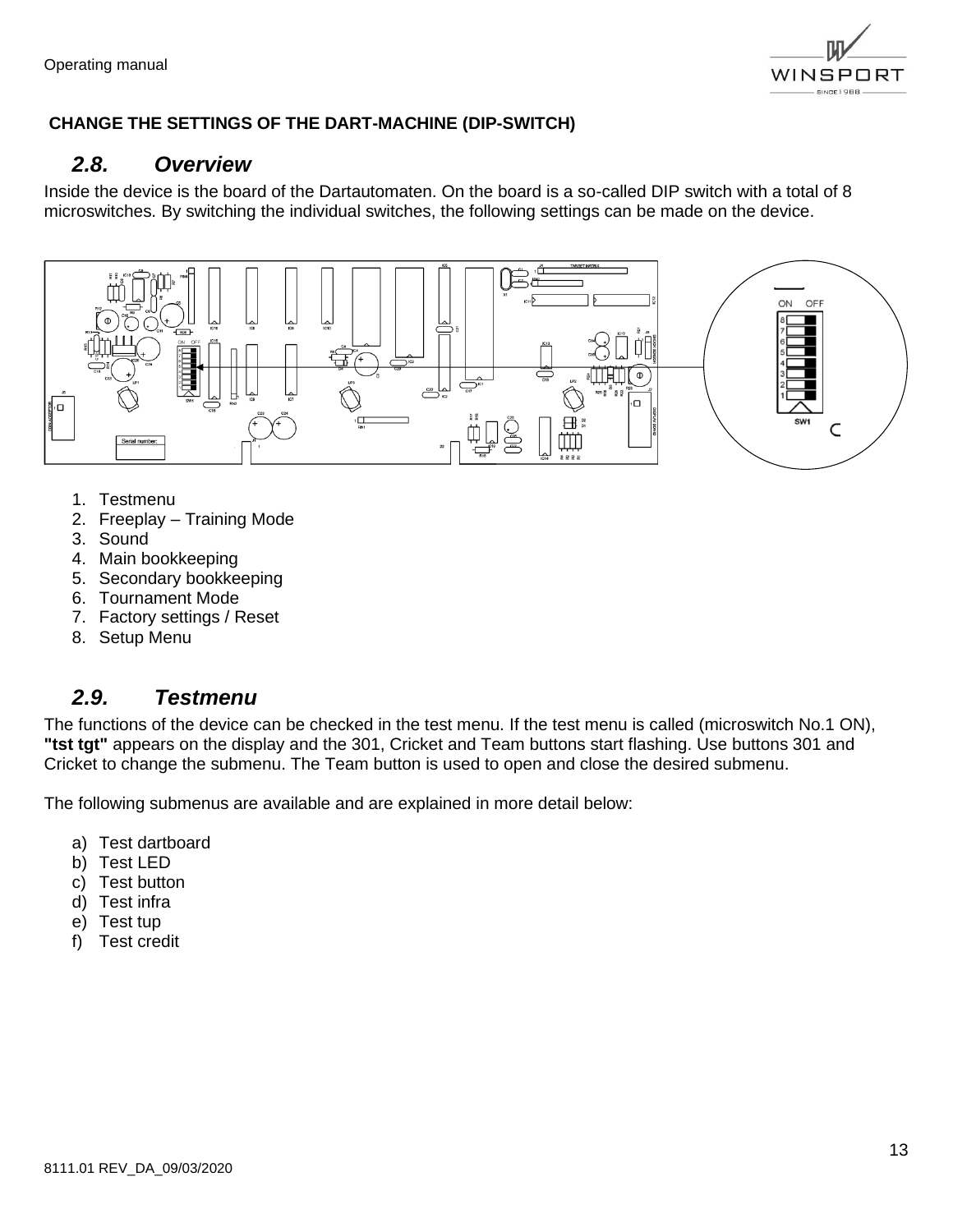

#### **a) Test Dartboard**

If the test menu is called, "**tst tgt**" appears on the display. To test the dartboard, press the **Team** button. With the help of "**tst tgt**" the functionality of the connections of all segments of the dartboard can be tested with the central sensor of the device. To perform the test, please press the individual segments. The display field "ROUND" shows the number of segments pressed. The display field "DART" shows with the numbers 1, 2 and 3 whether the hit is in the single, double or triple field. After completing the test, you can exit the submenu by pressing the T**eam** button.

#### **b) Test LED**

Pressing the 301 or Cricket button allows you to scroll further through the test menu. If "tst LED" appears on the display, press the Team button to enter its submenu. Within this submenu you can test the functionality of all LED diodes and the lamps of the device. The following tests can be realized: der

- Test the segments on the display
- Test of vertical and horizontal diode lines on the display
- Test of the button lights
- Test of the Cricket-lights on the display
- Test all light signals turn on

After testing the light signals, you must press the Team button to exit the submenu.

#### **c) Test Button**

Pressing the 301 or Cricket button allows you to scroll forward or backward in the test menu. If "tst but" appears on the display, press the Team button to enter its submenu. All buttons start to flash. Now you can check the function of the buttons by pressing individual buttons. If you press a button, the name of the button appears in the display and the button lights up brightly. With the button **player change** you leave the submenu.

#### **d) Test Infra**

Pressing the **301 or Cricket button** allows you to scroll forward or backward in the test menu. If "**tst inf**" appears on the display, press the Team button to enter the corresponding submenu. If the submenu is activated, a short signal will sound and the FAULT lamps will light up. If the sensor does not function properly due to external influences (illuminated areas, obstacles in the surroundings that cause a false detection, etc.) or improper handling, it must be readjusted. If the signal sounds continuously, the sensor is too sensitive and if the sensor does not touch the black circle around the dartboard, it is too weak. The sensor should be adjusted so that the signal sounds in the area of the black circle below the dartboard. The sensor can be strengthened by turning the adjusting screw (below the infrared sensor - see 2.1) in a clockwise direction. Turning counterclockwise decreases the sensor strength. Use the Team button to exit the submenu.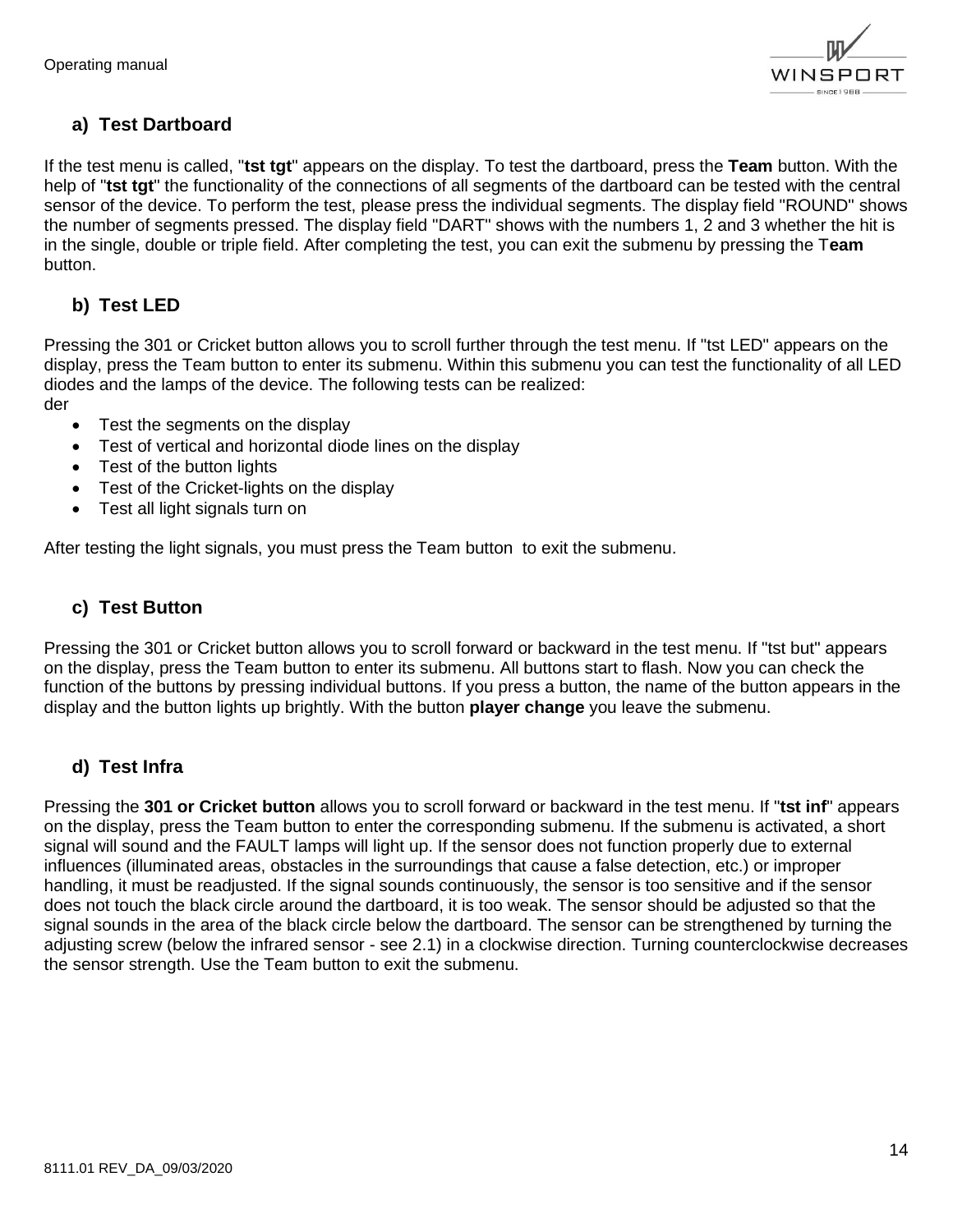

#### **e) Test tup**



Pressing the 301 or Cricket button allows you to scroll forward or backward in the test menu. If "tst tup" appears on the display, press the Team button to enter the corresponding submenu. If the miss-throw sensor is activated, a short signal appears in the black circle around the dartboard and a F (Fault) appears in the display. If the tup sensor is too sensitive or not sensitive enough, it can be adjusted on the CPU board. The sensitivity adjustment trimmer (R23) is located in the upper right corner of the CPU board. Turning clockwise increases the sensitivity of the sensor, while turning it in the opposite direction decreases the sensitivity. Use the Team button to exit the submenu.

#### **f) Test Credit**

Pressing the 301 or Cricket button allows you to scroll forward or backward in the test menu. If "tst cre" appears on the display, press the Team button to enter the corresponding submenu. If the key, the coin validator or the reader is activated, a short signal sounds and the FAULT lamps light up. If testing the key or the coin validator, the credits are not counted and entered neither in the bookkeeping nor in the register. Use the Team button to exit the submenu.

You leave the test menu by setting the microswitch no.1 back to position "Off".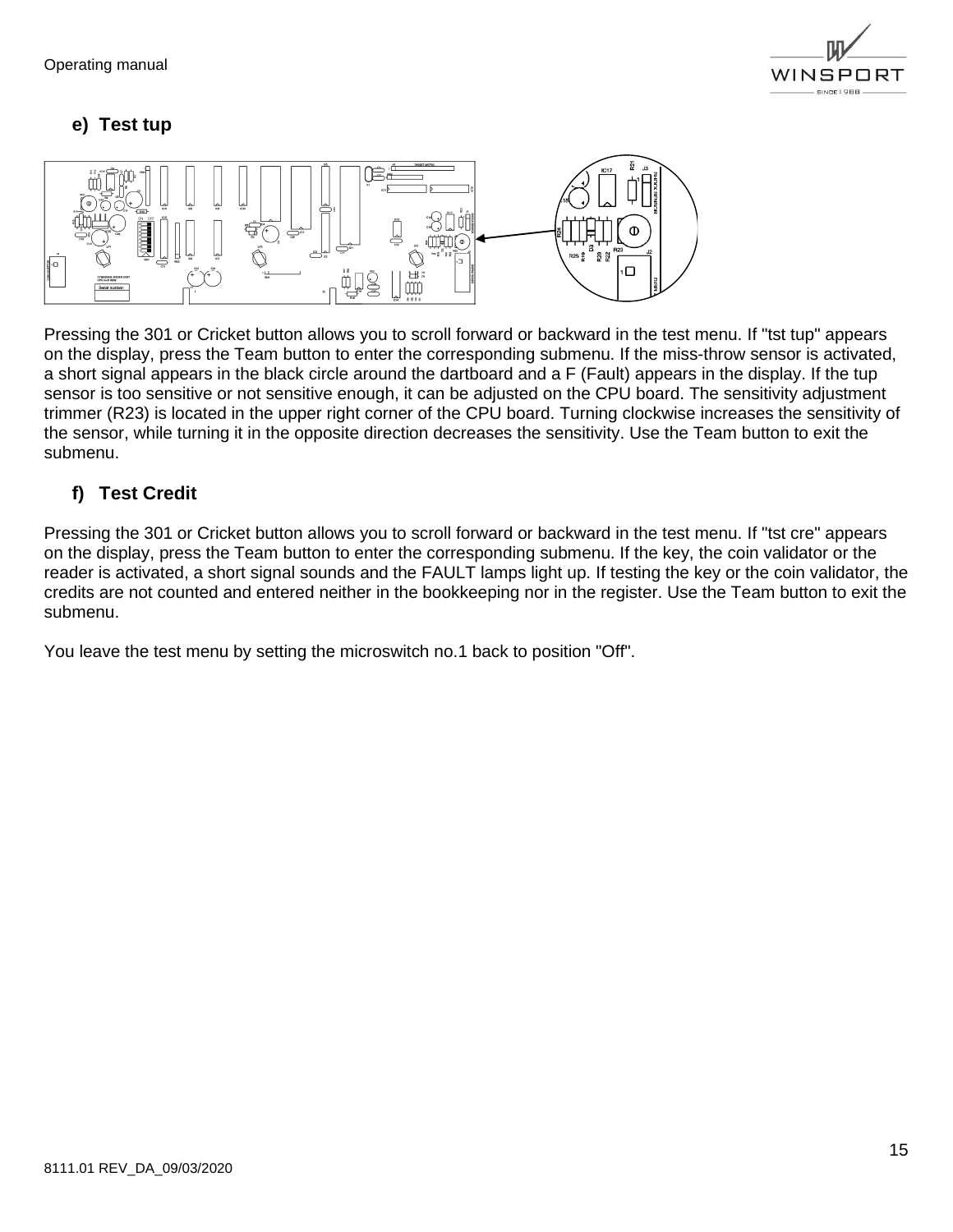

#### Freeplay – Training Mode

Setting the microswitch no. 2 to "On", activates the free play or training mode. In this setting, all games can be played without credits.

#### **Leave the free play, training mode by setting the microswitch no.2 back to position "Off".**

#### <span id="page-15-0"></span>*2.10. Sound*

If Microswitch # 3 is set to "On", the music effects will be turned off in demo mode.

## <span id="page-15-1"></span>*2.11. Main bookkeeping*

If microswitch # 4 is in the "On" position, the display shows the total number of credits. This electronic bookkeeping is a secure, batteryless, double-billing system for continuous revenue control. It can not be deleted and the information is permanently stored. On the first and second display of the player, a six-digit electronic counter, the credits are displayed on the entrance no.1 (key), while on the third and fourth player-displays, a sixdigit counter, all credits shown on the entrance No.2 (coin validator) can be seen. You exit the main bookkeeping by setting the microswitch no. 4 back to the "Off" position.

## <span id="page-15-2"></span>*2.12. Secundary bookkeeping*

If microswitch # 5 is in the "On" position, the display shows the number of credits. This is a help bookkeeping that can be cleared by holding down the Team button for 5 seconds. The Auxiliary (Waiter) Accounting can also be read without opening the device and without the microswitch No.5 being in the "On" position. To do this, If you turn on the unit, press the **Double In** button and the unit will turn off, and the credit status will appear on the displays. If you release the Double In button, the device will return to demo mode or operation mode immediately if there is a credit. If the stand is read from the outside, the bookkeeping cannot be deleted. Deletion is only possible if the microswitch no.5 is set to the position "On". This type of accounting should give the staff a simpler insight and is therefore called waiter accounting. On the first display of the players, a six-digit electronic counter, the credits shown are turned on the input No.1 (key), while on the second display the player, a six-digit counter, a six-digit counter, all credits shown on the input no .2 (coin validator) are switched on. You can exit the auxiliary accounting by setting microswitch no. 5 back to the "Off" position.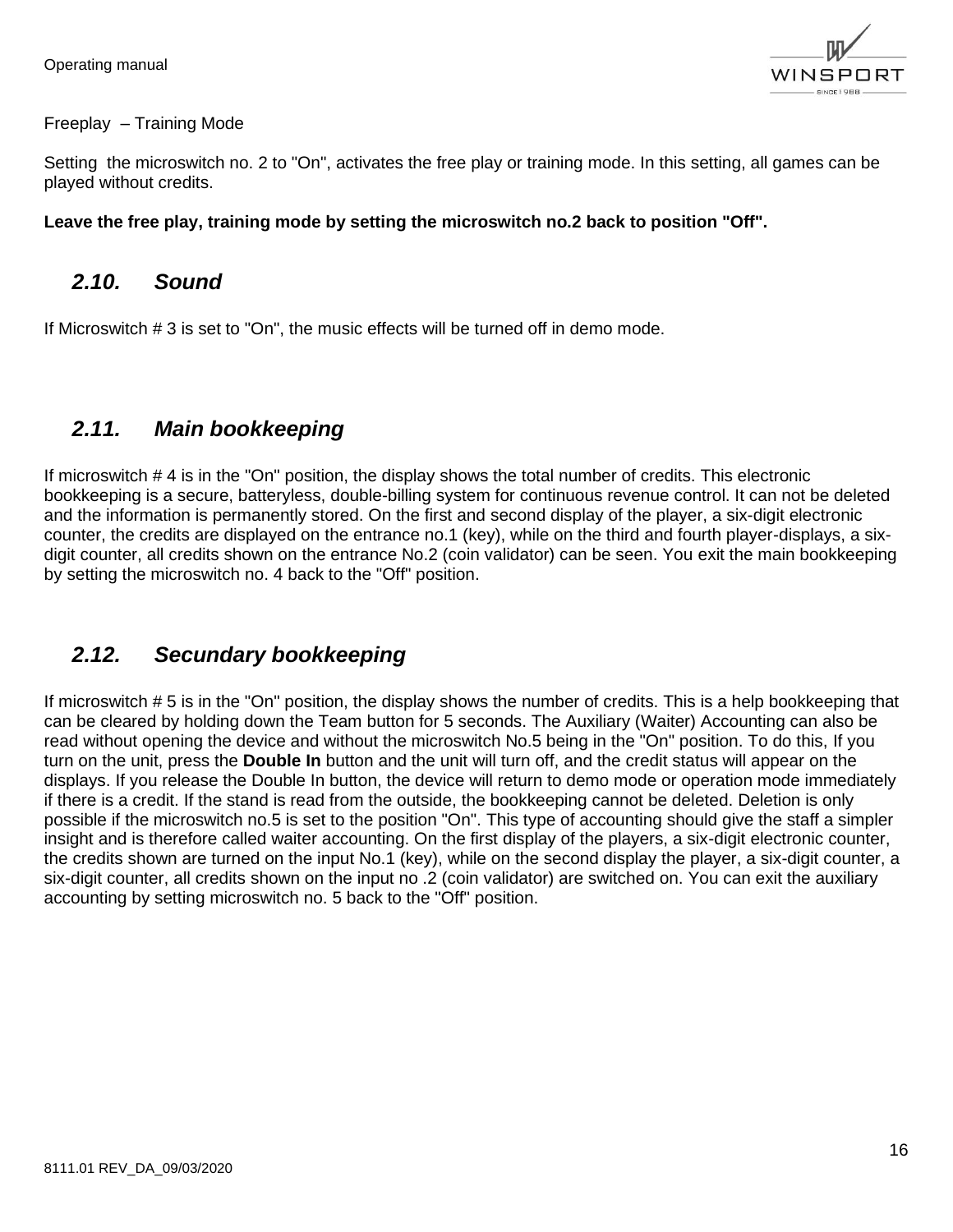

## <span id="page-16-0"></span>*2.13. Turniermodus*

With theMicroswitch number 6 you set the unit on the TOURNAMENT mode. Over here there is a possibility to play the game to an unlimited number of rounds, thence disconnection of the automatic display of numbers for the possibility of dropping the number to a zero. All of the sound effects are disconnected for the numbers valued up to the figure of 50.

## <span id="page-16-1"></span>*2.14. Werkseinstellungen / Reset*

To reset the device to factory settings, microswitch no. 7 must be set to "On". Then press the Team button until you hear four signal sounds. Then the key can be released. After the signal sounds, the parameters are reset to the following default values.

|              | <b>Description</b>          | <b>Settings</b> |
|--------------|-----------------------------|-----------------|
| a)           | <b>CREDITS PER PLAY</b>     | s. Table        |
| b)           | ROUND ADJUST                |                 |
|              | -Cricket                    | 20              |
|              | -180, 301, 501, 701, 901    | 10,10,20,30,30  |
| C)           | <b>TIME LIMIT</b>           | 00              |
| d)           | <b>COUNTER PULSES</b>       | 00              |
| e)           | <b>CREDITS WITH KEY</b>     | 01              |
| f)           | <b>TIME CREDITS</b>         | 0               |
| g)           | <b>BONUS PERCENT</b>        | $\mathbf 0$     |
| h)           | <b>BONUS CREDIT</b>         | 20              |
|              | <b>LOTTERY</b>              | 10              |
|              | OPTIONS STORE               | <b>ON</b>       |
| $\mathsf{k}$ | <b>DEMO SOUND</b>           | <b>ON</b>       |
| $\mathsf{I}$ | <b>RETURN DART</b>          | ON              |
| m)           | <b>BULL VALUE</b>           | $\overline{2}$  |
| n)           | PLAY OFF                    | ON              |
| $\circ)$     | <b>BACK LIGHT</b>           | 2               |
| p)           | <b>INFRA SENSOR</b>         | 02              |
| q)           | <b>ACCEPTOR TIME ADJUST</b> | 01              |

If resetting to factory settings, the main bokkkeeping is not deleted, but the current credit status is cleared on the display.

**If you have set the device to factory settings, you must set the microswitch no.7 back to the "off" position to return to the normal operating mode.**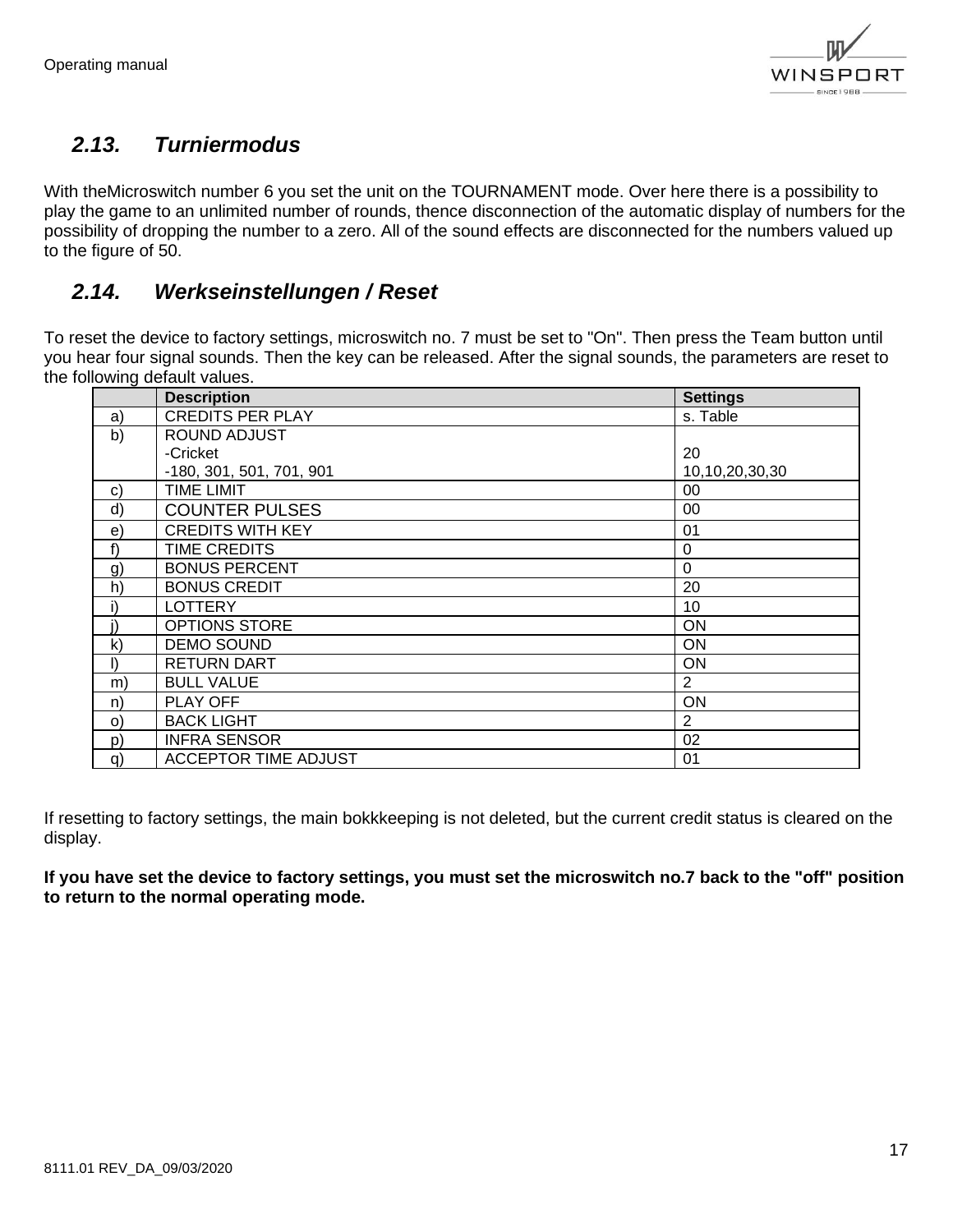

## <span id="page-17-0"></span>*2.15. Setup Menu*

Within this menu you can change various settings on the device. For this please place the microswitch no. 8 in position "On". The above table shows the factory-defined parameters set by initialization.

In this menu you can move with the buttonPlayer Change, 301, Double In and Team as in the test menu. The Team buuton is used to open and close the desired submenu and to confirm the selection of the new value. Button 301 is used to move forward and to increase the value, while the Double In button is used to move backward and to decrease the value in the menu and submenu. In the lottery option, the player change button is used to move in the submenu, as the values are changed using the 301 and Double In buttons.

#### **a) Credits per Game**

If microswitch No.8 is set to "On", "**Set Pri**" appears on the upper display. Press the Team button to open the submenu. In the submenu, you can move (or change the games) with the Players button, while using the 301 and Double In buttons, you can change the game prices. After setting the values, confirm the new selection with the Team key and close the submenu. The table shows the game variants and the required credits, which are set ex works.

| <b>GAME / OPTION</b> | <b>CREDITS</b> |
|----------------------|----------------|
| 180                  | 1/2            |
| 301                  |                |
| 501                  | 2              |
| 701                  | 3              |
| 901                  | 3              |
| <b>CRICKET</b>       | 2              |
| <b>DOUBLE IN</b>     | 0              |
| <b>DOUBLE OUT</b>    | U              |
| DOUBLE IN OUT        | Ω              |
| <b>MASTER OUT</b>    | Ω              |

#### **b) Number of rounds**

Press button 301 to move forward in the main menu. If "SET RND" appears on the display, press the Team key and the submenu will open. In the submenu, you can move (or change the games) with the Players button, while the 301 and Double In buttons change the number of rounds of the games. After setting the value, confirm the new selection with the Team button and close the submenu.

#### **c) Time-Limit**

Press button 301 to move forward in the main menu. If "**SET Tim**" appears on the display, press the Team button and the submenu will open. Within this sub-selection, you can change and set the maximum amount of time a player has to throw an arrow at the dartboard. With 301 and Double In you change the time from 00 to 60 seconds (10 steps). If you choose 0, all arrows have an unlimited time frame. After defining a time limit, you must press the Team key to confirm and save the value.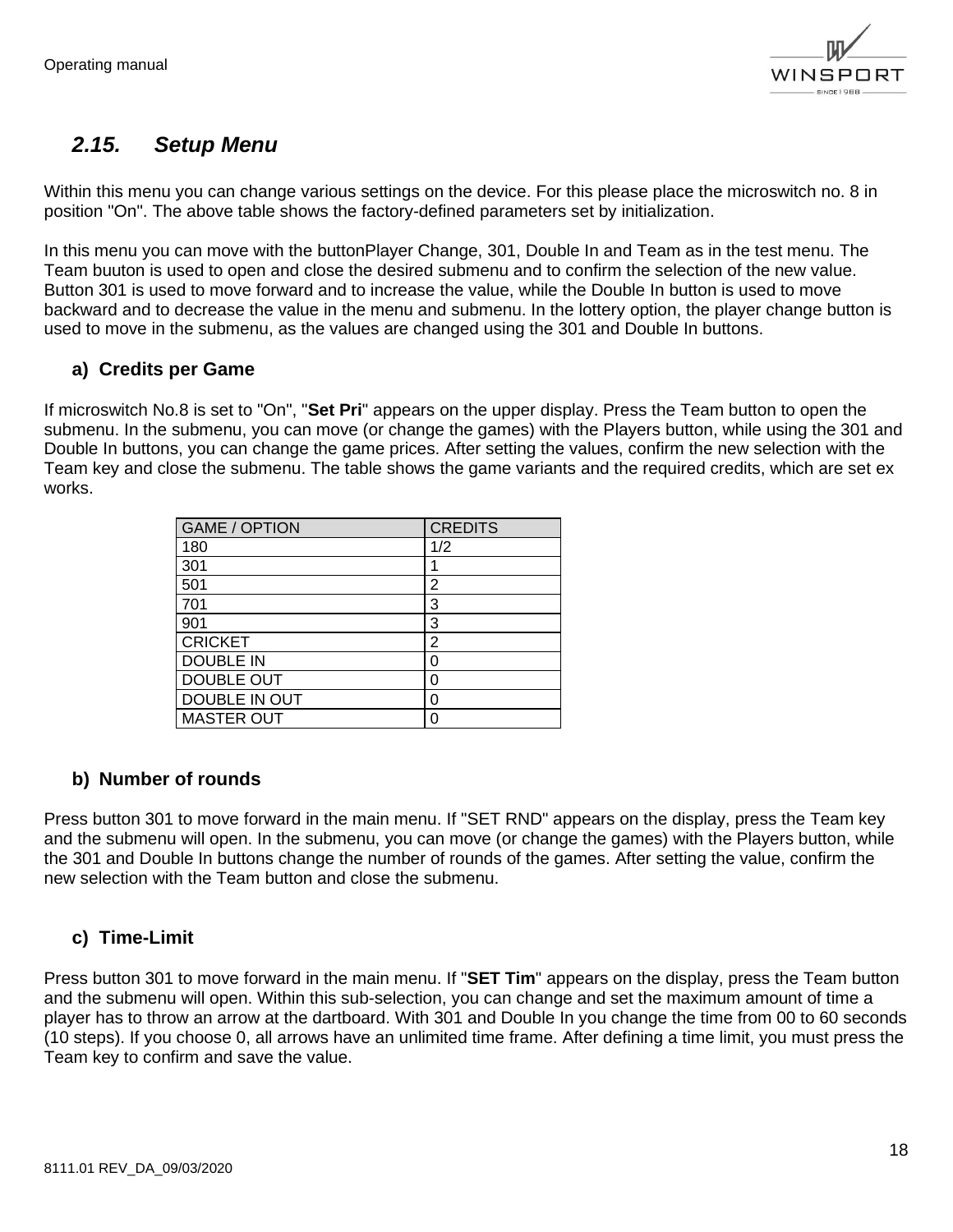

#### **d) Counter pulses**

Press button 301 to move forward in the main menu. If "**SET Cn**t" appears on the display, press the Team key and the submenu will open. Within this sub-selection you can change the number of revolutions of the mechanical index in relation to the number of credits from 0 to 10. The number shows how many pulses of 10 pulses are not counted on the mechanical counter. For example, the number 3 indicates that out of 10 credits 7 are counted, while the number 10 indicates that not a single credit on the mechanical counter is counted. To confirm and save the value, press the Team button.

#### **e) Credits with key**

Press button 301 to move forward in the main menu. As soon as "SET Cre" appears on the display, press the Team button and the submenu will open. Within this subselection, you can change and define the number of credits for each impulse taken by turning the key. With 301 and Double In you change the number of credits according to the impulse from 1 to 50. The value of the credits is shown on the display. To confirm and save the value, press the Team button.

#### **f) Time Credits**

Press button 301 to move forward in the main menu. If **"SET tCr**" appears on the display, press the Team button and the submenu will open. This option determines how many minutes a credit is valid. In this case, the game time and not the number of games is calculated. At a value of 0 the games are calculated according to the price list. Use button 301 and Double In to select the playing time of a credits. The possible values range from 0 to 30, in single steps. Confirmed and saved with the Team button.

#### **g) Bonus Percent**

Press button 301 to move forward in the main menu. If "**SET bPt**" appears on the display, press the Team button and the submenu will open. This option allows you to set the bonus credits in percent. So assigns e.g. a bonus of 20% two additional credits at 10 paid games, 3 at 15 paid, and so on The possible values range from 0 to 30, in fives steps. Confirmed and saved with the Team button.

#### **h) Bonus Credit**

Press button 301 to move forward in the main menu. If "**SET bCr**" appears on the display, press the Team buttonand the submenu will open. This option determines the limit from when bonus credits will be awarded, i.e. from which amount bonus credits will be given. If e.g. the number 10 is selected (regardless of the bonus percentage), no bonus will be given up to 10 credits. Bonus credits will only be issued after 10 or more credits, depending on the values set in "Bonus percent". The possible values range from 2 to 50. Confirmed and saved with the Team button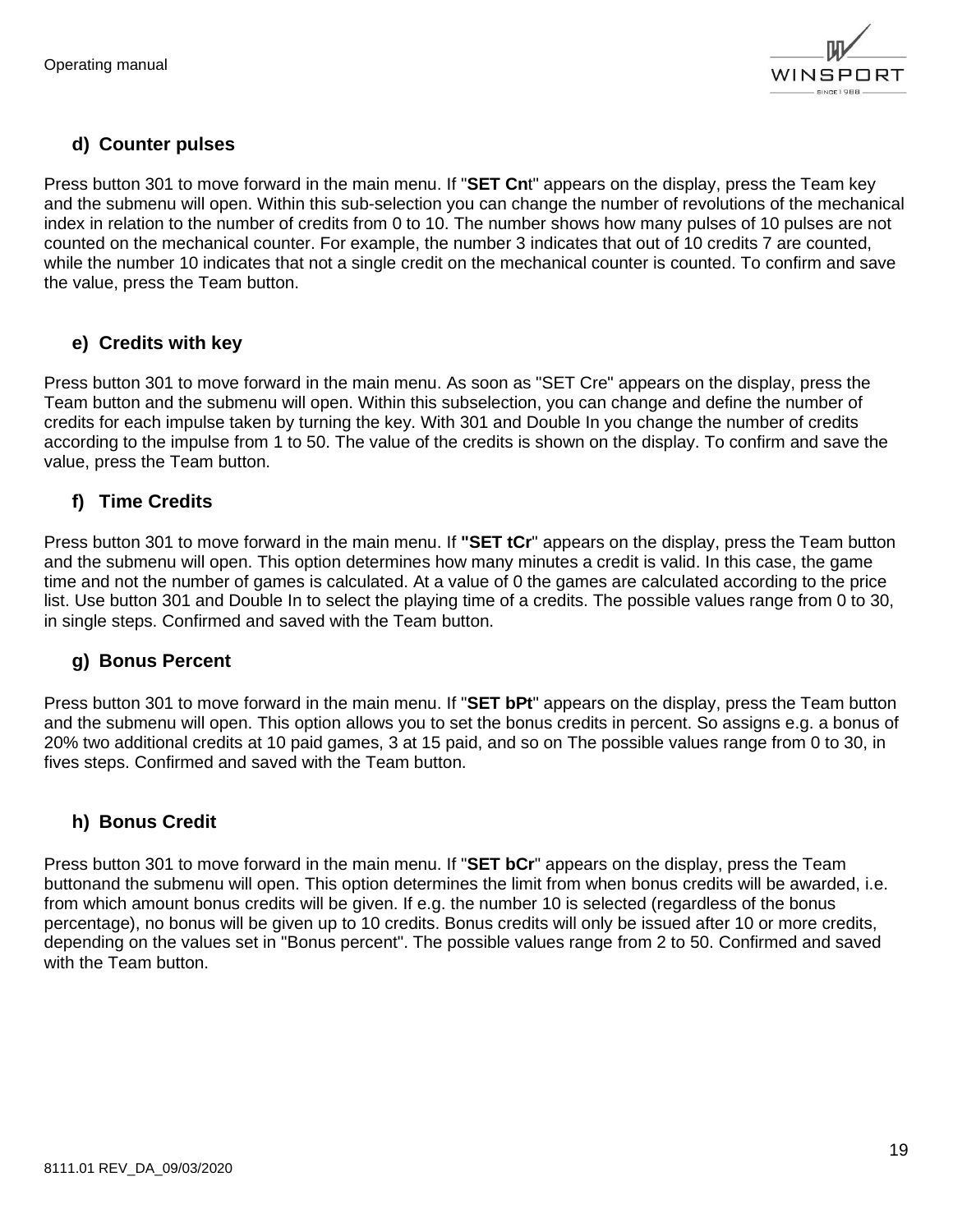

#### **i) Lottery**

Press button 301 to move forward in the main menu. If "**SET Lot**" appears on the display, press the Team buttonand the submenu will open. Within this sub-selection you can activate the option "Lottery". If this is activated after each game, a number will be shown on the display. If the number on the display is the same as the number of players (one or more), the player (s) will win a credit. The player receives a credit in the amount of the value of this game. Did he play e.g. 301, he gets 1 credit, but he played 701 he wins 3 credits. The profit credits are not counted in the bookkeeping. With 301 and Double In buttons, you can choose between 0 and 30. With 0 you can clear the lottery option, while choosing other numbers increases the percentage of chances to win a loan. After completing lottery programming, you must press the Team button to confirm and save the value.

#### **j) Options store**

Press button 301 to move forward in the main menu. If "SET OPT" appears on the display, press the Team key and the submenu will open. Within this sub-selection you can switch the automatic saving of the option that you have selected for a game on the occasion of the termination of this game on or off. To confirm and save the value, we need to press the Team button.

#### **k) Demo Sound**

Press button 301 to move forward in the main menu. If **"SET Dem"** appears on the display, press the Team key and the submenu will open. Within this sub-selection, you have the option of turning a demo melody on or off If the unit is in demo mode. To confirm and save the value, press the **Team** button.

#### **l) Return Dart**

Press key 301 to move forward in the main menu. If "SET Ret" appears on the display, press the Team key and the submenu will open. During the game progresses, the program allows you to return the darts by simultaneously pressing the 301 and Double In buttons. This option is enabled after accidentally activating the tup sensor (or the miss-throw sensor). The option is deactivated with OFF and activated with ON. To confirm and save the value, press the Team key.

#### **m) Wert Bull**

Press button 301 to move forward in the main menu. If "**SET Bul**" appears on the display, press the Team key and the submenu will open. This subselection allows you to set the value of the Bull's Eye. Use the 301 and Double In buttons to set the value from 01 to 04:

- $\bullet$  01 both fields are worth 25
- $\bullet$  02 outside field 25, a double 50
- 03 both fields 50
- 04 outside field 50, a double 100

To confirm and save the value, press the Team button.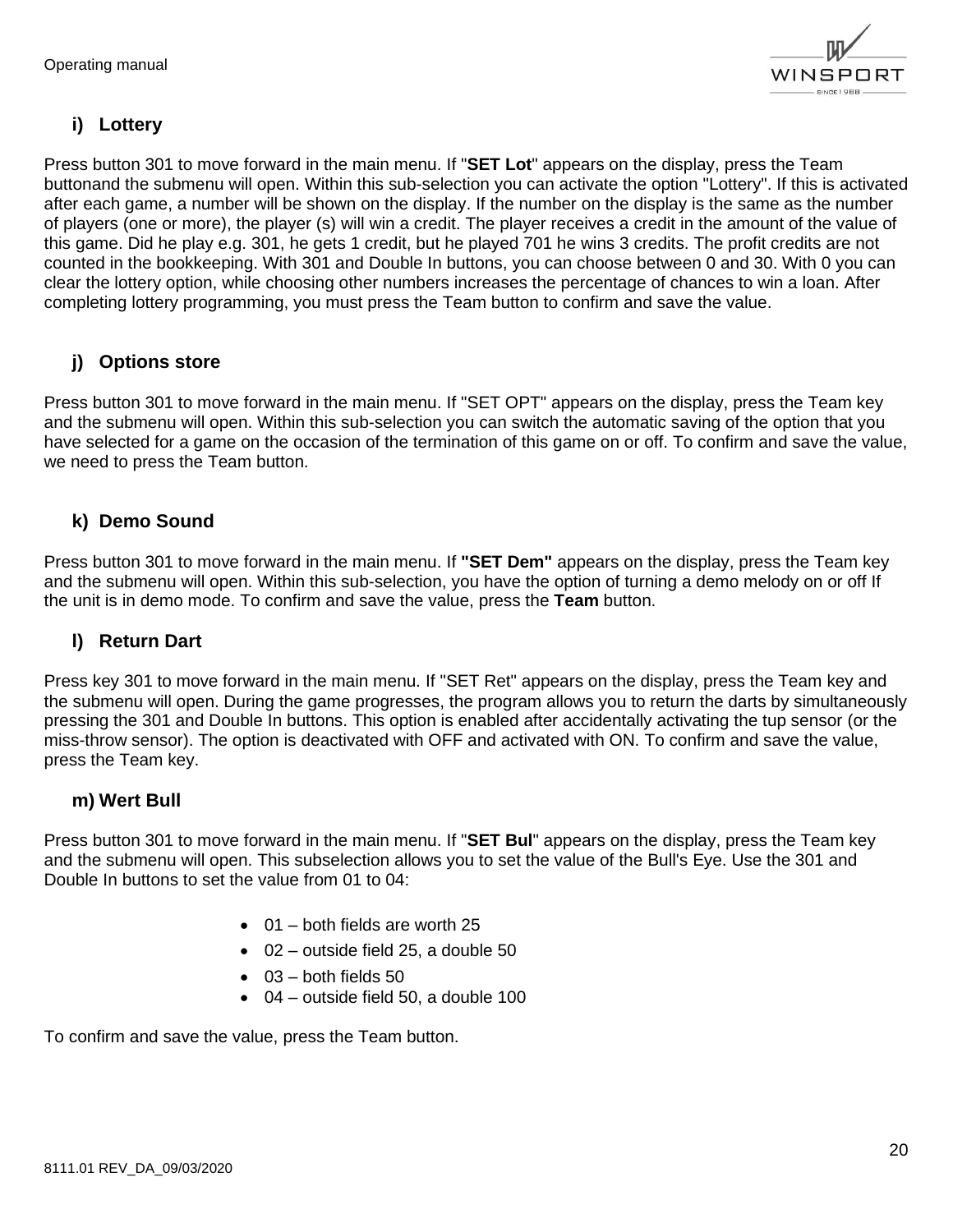

#### **n) Play Off**

Press button 301 to move forward in the main menu. If "SET PLA" appears on the display, press the Team button and the submenu will open. Play off is an option that allows a playoff in a game. If the players have the same number of points at the end of a match, they are playing for the decision. Each with an arrow, where the player is the better, who scores the higher score. With ON you activate this option and with OFF you deactivate it. To confirm and save the value, press the Team button.

#### **o) Back - light**

Press button 301 to move forward in the main menu. If "SET bac" appears on the display, press the Team button and the submenu will open. This sub-selection allows you to adjust the brightness of the lights below the dartboard. Use the 301 and Double In buttons to increase or decrease the brightness from 02 to 10. To confirm and save the value, press the Team button.

#### **p) Infrared Sensor**

Press button 301 to move forward in the main menu. If "SET inf" appears on the display, press the Team button and the submenu will open. Within this sub-selection it is possible to activate or deactivate the infrared sensor for automatic player switching. The options are offered from 00 to 05 with an increase of 1. Option 0 deactivates the IR sensor, and in this case the player changes manually during the game by pressing the Player Change button. Options 01 to 05 activate the IR sensor with a different time constant for the automatic player change. The fastest option is 01 and the slowest is 05. After setting the desired value, you must press the Team button to confirm and save the value.

#### **q) Acceptor**

Press button 301 to move forward in the main menu. If "SET Acc" appears on the display, press the Team button and the submenu will open. Within this sub-selection we can change and set the way of accepting the coins in the device. The device is designed so that a combination for the acceptance of credits (key or coin validator) is possible. The speed of acceptance of the money is changed with the buttons 301 and Double In. The method of accepting coins is shown on the display, with options 1, 2 and 3 selected. After completing programming the credit acceptance, press the Team button to confirm and save the value.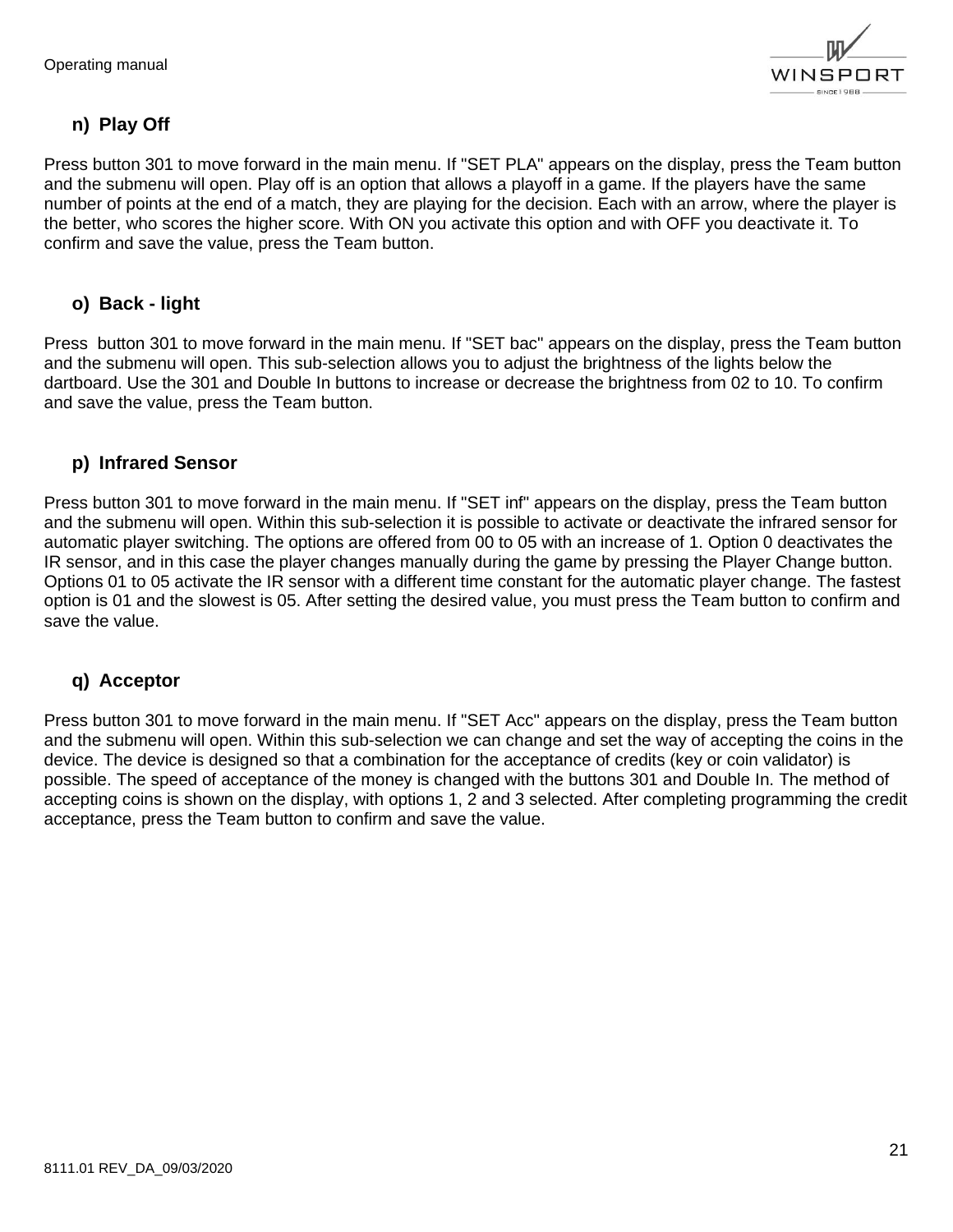

## <span id="page-21-0"></span>*2.16. Sound Volume adjust*



If you want to change the volume of the device, you can adjust it on the board. The volume control trimmer (R12) is located in the upper left corner of the board. Turning clockwise increases the volume, while turning in the opposite direction decreases the volume.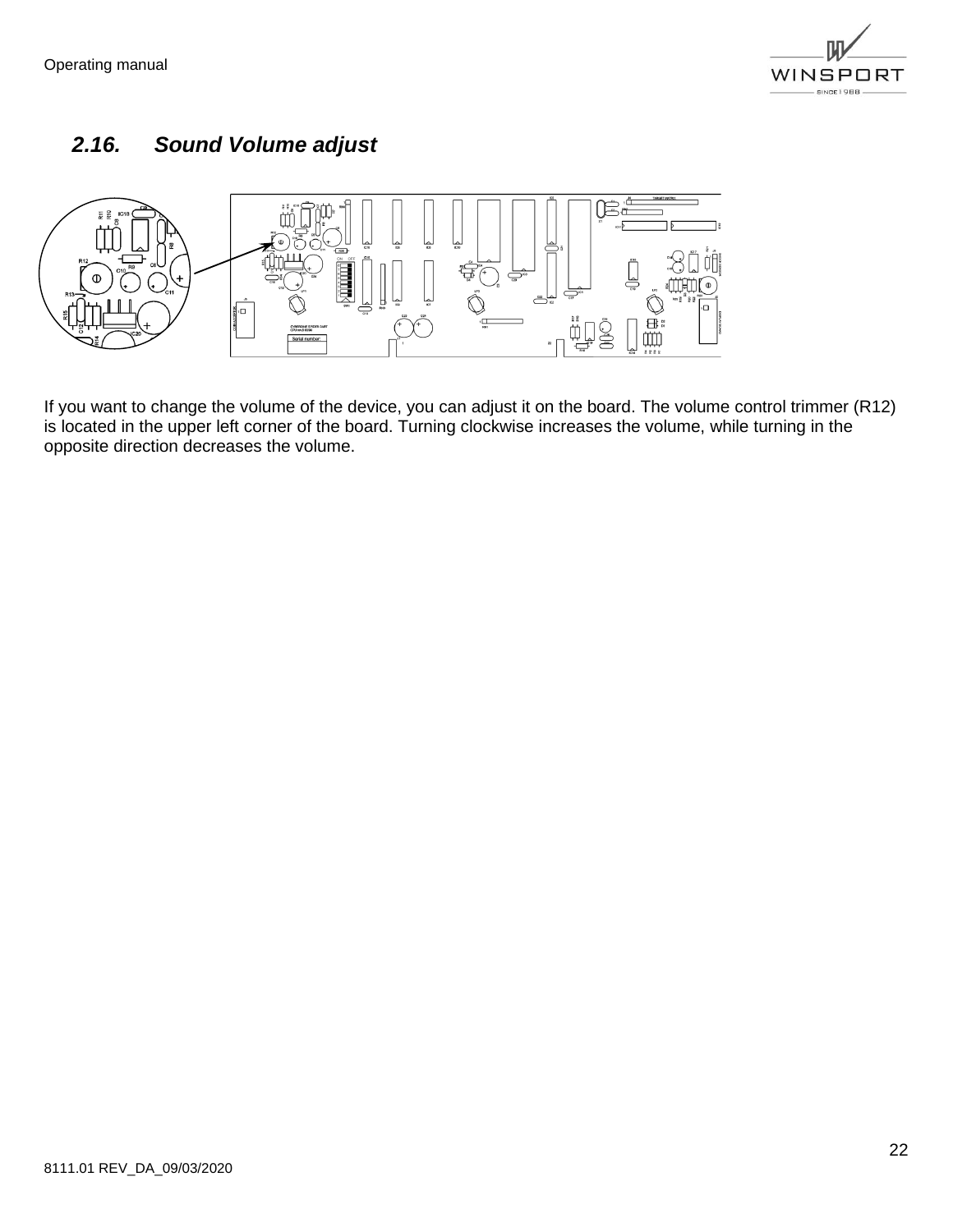

## <span id="page-22-0"></span>**3. Game rules**



#### **180,301,501,701,901**

The most popular variant of the dart game. Each player starts with 180, 301, 501, 701 or 901 points. The points earned in the course of the game will be deducted from the starting points. After each throw, the points hit with the dart are deducted. The game wins the player who finishes first with exactly 0 points. If the player hits lower than 0 with his number of hits, the score does not count and the player stays with his score at the beginning of the round.

#### **Options:**

- Double In: The game can only be started with one hit in the double field.
- Double Out: The game can only be ended with one hit in the double field.
- Master Out: The game can only be ended with a hit in the Double or Triple field.
- Team: Only the team with the lowest total score can finish the game.



#### **PARCHEESI**

Each player starts with 0 points and the points earned are added to the starting point number. If one player reaches the other player's score, that other player's score is reset to zero. The winner is the player who achieves exactly the result (180, 301, ...). If, when attempting to finish the game, the required score is exceeded, the player is reset the points to the score before the start of the round.

#### **Options:**

- Double In: The game can only be started with one hit in the double field.
- Double Out: The game can only be ended with one hit in the double field.
- Master Out: The game can only be ended with a hit in the Double or Triple field.
- Team: Only the team with the lowest total score can finish the game.



#### **CRICKET**

The players have to aim at the segments 15,16,17,18,19,20 and the bull of the dartboard. A player can earn points if he has hitten one of the numbers three times and the number has been "closed". If a player hits a number closed by him, he receives corresponding points. If all opponents have closed a number, the number can no longer be scored. The player who closes most segments and achieves the highest score wins.

#### **Options:**

- Cut Throat: Hits in a closed number bring the points to the remaining players who have this number open. The winner is the player with the least score in the end.
- Master Out: Only in combination with Cut Throat! In the case of a hit in numbers under 15 or in a number that all players have closed, the points will be added to the player who is throwing. A miss of the dartboard is counted as Bull's hit.